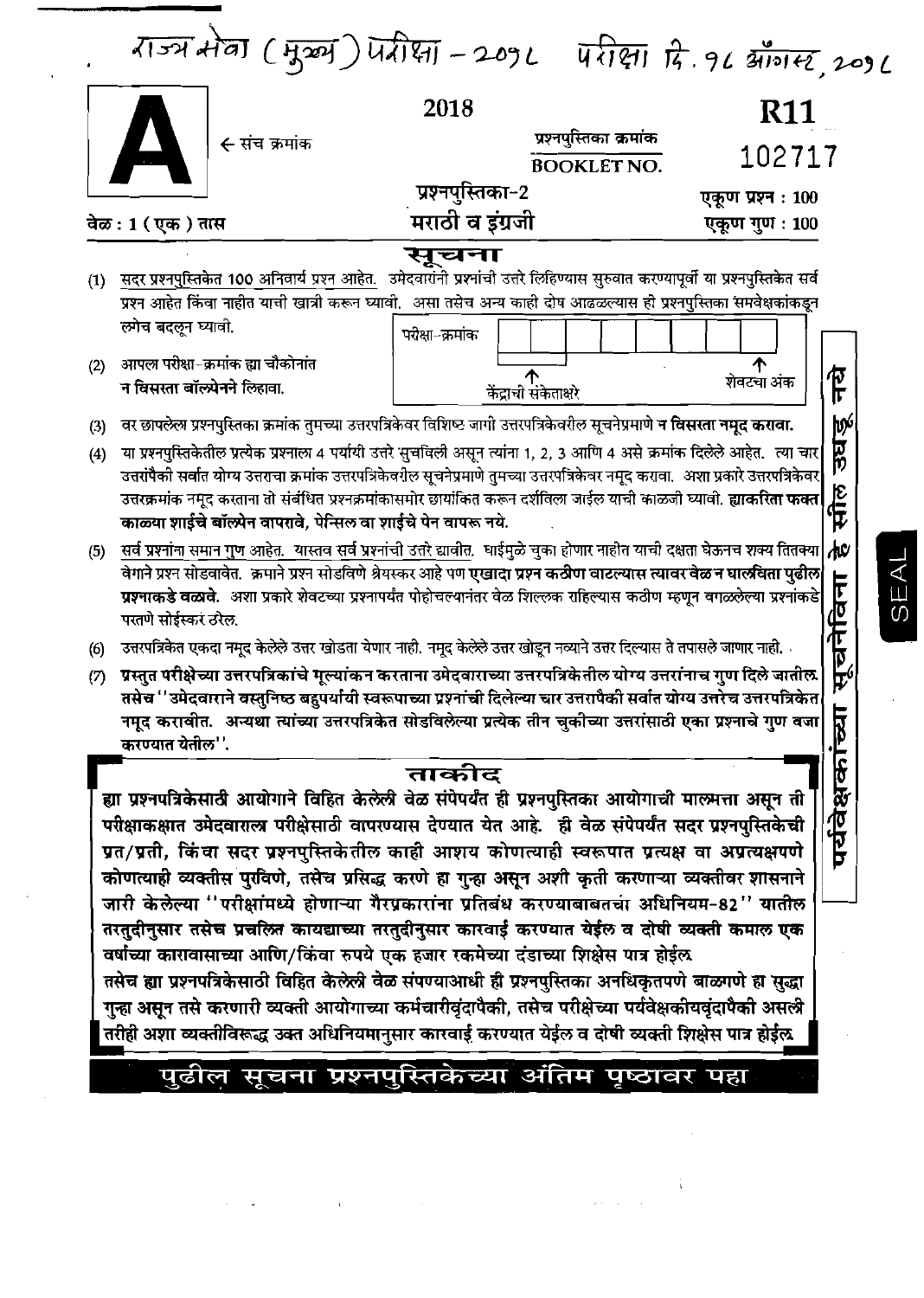$\hat{\mathcal{A}}$ 

कच्च्या कामासाठी जागा /SPACE FOR ROUGH WORK

 $\sim$   $\sim$ 

 $\sim 10^{-1}$ 

 $\mathbb{Z}^2$ 

 $\sim$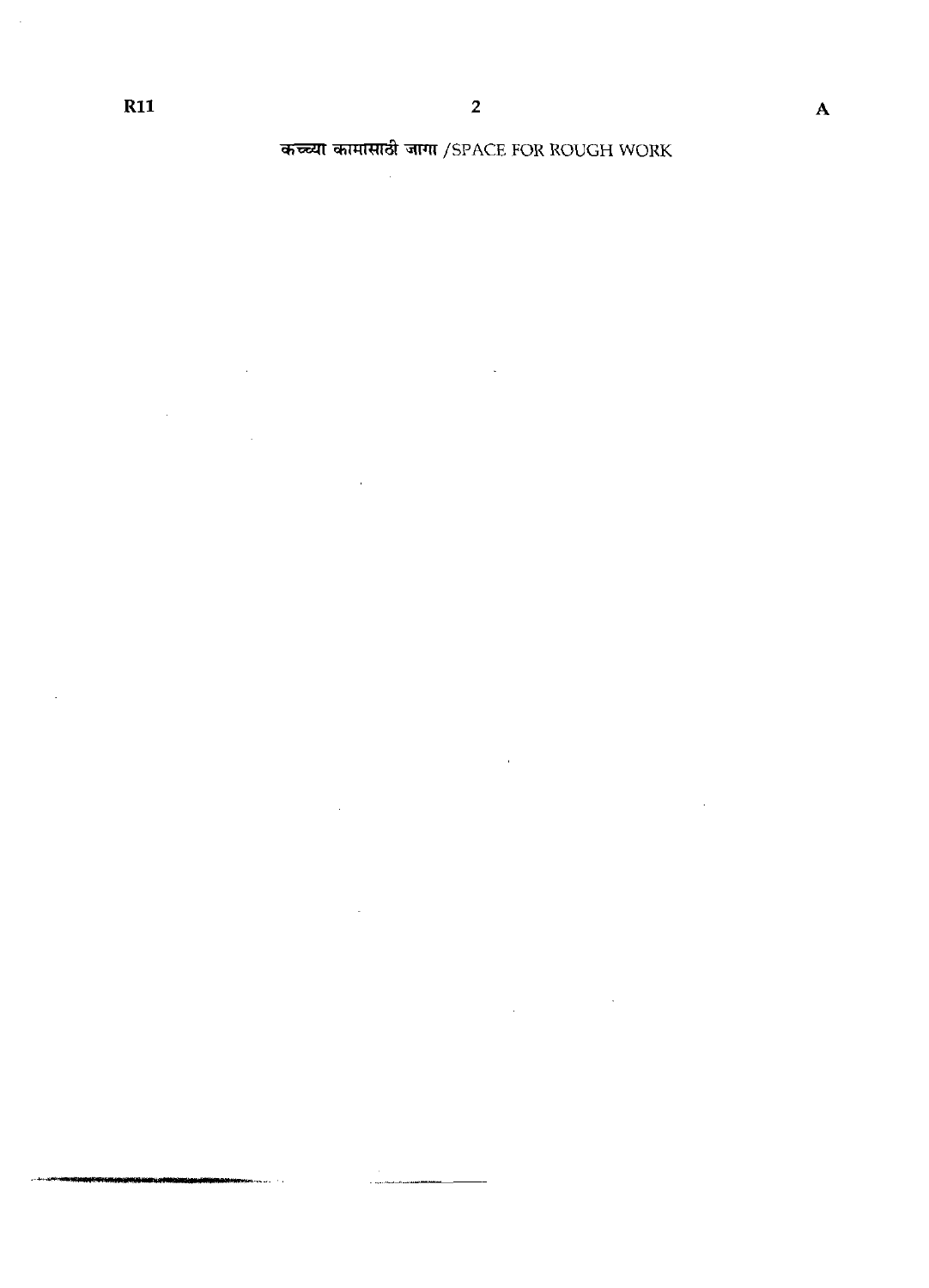| A  |     |                                                                        |     |                 | 3   |     |                                  |          | <b>R11</b>  |
|----|-----|------------------------------------------------------------------------|-----|-----------------|-----|-----|----------------------------------|----------|-------------|
| 1. |     | खालीलपैकी अरबी शब्दांचा गट ओळखा.                                       |     |                 |     |     |                                  |          |             |
|    |     | (a) कामगार, मालक (b) शाहीर, साहेब<br>पर्यायी उत्तरे :                  |     |                 |     |     | (c) अर्ज, किल्ली                 | (d)      | हुकूम, तपास |
|    | (1) | फक्त (a) व (d) बरोबर                                                   |     |                 | (2) |     | फक्त (b) बरोबर                   |          |             |
|    | (3) | फक्त (c) बरोबर                                                         |     |                 | (4) |     | फक्त (c) व (d) बरोबर             |          |             |
| 2. |     | जेव्हा दोन वर्णांची संधी होऊन पहिला वर्ण व्यंजन असल्यास त्या संधीस ___ |     |                 |     |     |                                  | म्हणतात. |             |
|    |     | (a) स्वर संधी                                                          |     | (b) व्यंजन संधी |     |     | (c) हल संधी                      | (d)      | अन संधी     |
|    |     | पर्यायी उत्तरे :                                                       |     |                 |     |     |                                  |          |             |
|    | (1) | फक्त (a) व (b) बरोबर                                                   |     |                 | (2) |     | फक्त (b) आणि (c) बरोबर           |          |             |
|    |     | (3) फक्त (d) बरोबर                                                     |     |                 | (4) |     | फक्त (b) बरोबर                   |          |             |
| 3. |     | ''त्याच्या जिभेला हाड नाही'' या वाक्यातील शब्दशक्ती ओळखा.              |     |                 |     |     |                                  |          |             |
|    | (a) | अभिधा                                                                  | (b) | व्यंजना         |     | (c) | लक्षणा                           | (d)      | ध्वन्यर्थ   |
|    |     | पर्यायी उत्तरे :                                                       |     |                 |     |     |                                  |          |             |
|    |     | (1) फक्त (a) आणि (d) बरोबर                                             |     |                 | (2) |     | फक्त (a) आणि (c) बरोबर           |          |             |
|    | (3) | फक्त (b) बरोबर                                                         |     |                 | (4) |     | फक्त (c) बरोबर                   |          |             |
| 4. |     | 'भोजनभाऊ' या सामासिक शब्दाचा विग्रह कोणता?                             |     |                 |     |     |                                  |          |             |
|    | (1) | भोजनासाठी भाऊ                                                          |     |                 | (2) |     | भोजनपंक्तीतील भाऊ                |          |             |
|    | (3) | सख्खा भाऊ                                                              |     |                 | (4) |     | भोजनापुरता भाऊ                   |          |             |
| 5. |     | पुढील विधाने वाचून योग्य उत्तर लिहा.                                   |     |                 |     |     |                                  |          |             |
|    | (a) | क्रियापदे वाक्यातील क्रिया दाखवितात.                                   |     |                 | (b) |     | धातू म्हणजे क्रियावाचक मूळ शब्द. |          |             |
|    | (c) | धातू ही विकारी शब्दजाती आहे.                                           |     |                 |     |     |                                  |          |             |
|    |     | पर्यायी उत्तरे :                                                       |     |                 |     |     |                                  |          |             |
|    | (1) | फक्त (b) आणि (c) चूक                                                   |     |                 | (2) |     | फक्त (b) बरोबर                   |          |             |
|    | (3) | फक्त (a) आणि (c) बरोबर                                                 |     |                 | (4) |     | सर्व विधाने बरोबर                |          |             |
| 6. |     | पुढील विधाने वाचा.                                                     |     |                 |     |     |                                  |          |             |
|    | (a) | आहार, परिहार या शब्दात आ, परि हे उपसर्ग आहेत.                          |     |                 |     |     |                                  |          |             |
|    | (b) | उपसर्ग हे स्वतंत्रपणे येऊ शकतात.                                       |     |                 |     |     |                                  |          |             |
|    |     | पर्यायी उत्तरे :                                                       |     |                 |     |     |                                  |          |             |
|    | (1) | (a) व (b) बरोबर                                                        |     |                 | (2) |     | ं फक्त (a) बरोबर                 |          |             |
|    | (3) | फक्त (b) बरोबर                                                         |     |                 | (4) |     | (a) व (b) दोन्ही चूक             |          |             |

 $\label{eq:2.1} \frac{1}{\sqrt{2}}\int_{0}^{\infty}\frac{1}{\sqrt{2\pi}}\left(\frac{1}{\sqrt{2\pi}}\right)^{2}d\mu\left(\frac{1}{\sqrt{2\pi}}\right) \frac{d\mu}{\sqrt{2\pi}}\,.$ 

 $\sim 10^{-11}$ 

 $\bar{\beta}$ 

 $\mathcal{A}$  $\hat{\mathcal{A}}$  **P.T.O.** 

 $\bar{\mathcal{A}}$ 

 $\label{eq:2} \frac{1}{2} \int_{\mathbb{R}^3} \left| \frac{d\mathbf{r}}{d\mathbf{r}} \right|^2 \, d\mathbf{r} \, d\mathbf{r} \, d\mathbf{r} \, d\mathbf{r} \, d\mathbf{r} \, d\mathbf{r} \, d\mathbf{r} \, d\mathbf{r} \, d\mathbf{r} \, d\mathbf{r} \, d\mathbf{r} \, d\mathbf{r} \, d\mathbf{r} \, d\mathbf{r} \, d\mathbf{r} \, d\mathbf{r} \, d\mathbf{r} \, d\mathbf{r} \, d\mathbf{$ 

 $\sim$  excel

 $\sim$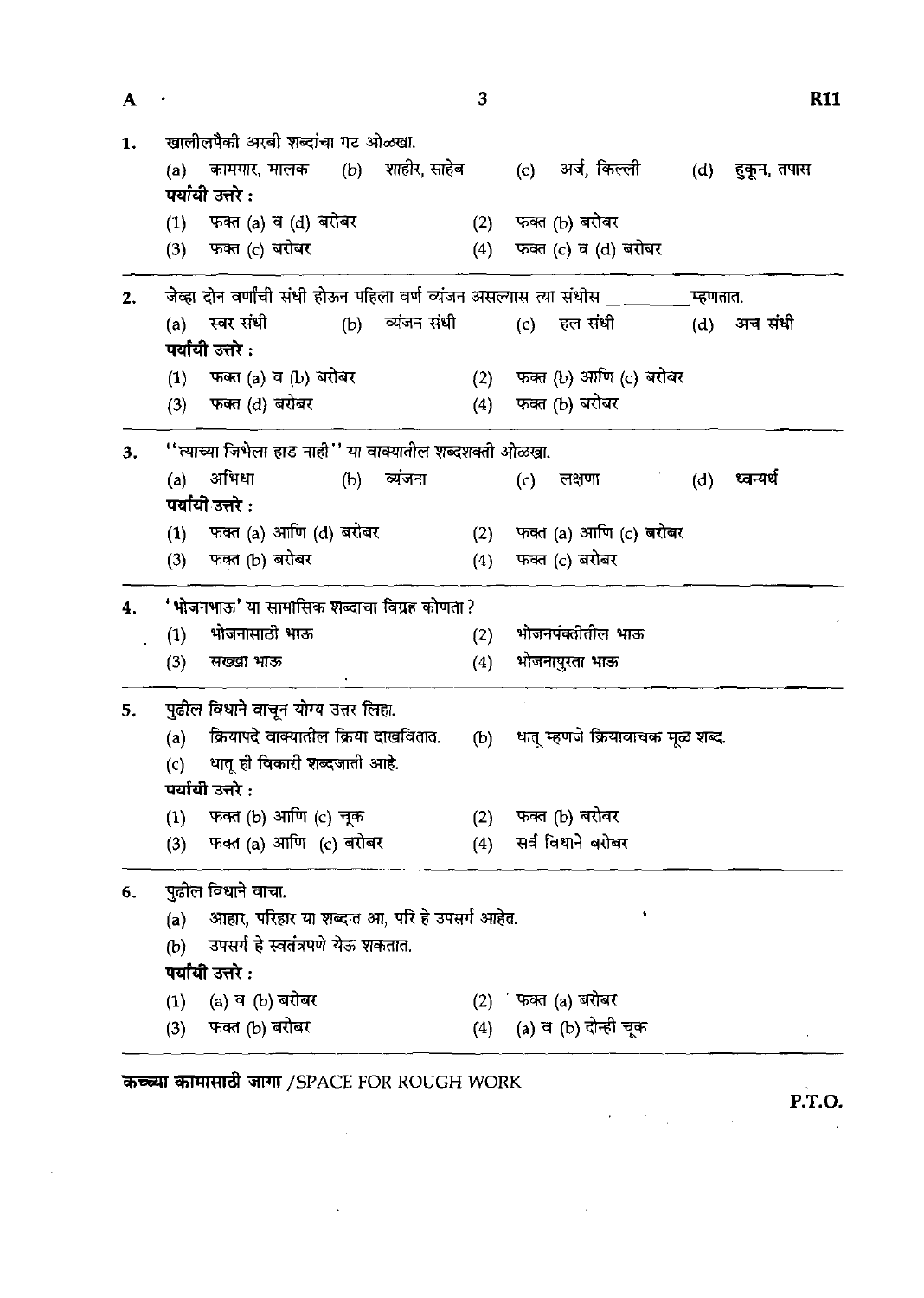**R11** 

 $\bar{z}$ 

 $\overline{\mathbf{4}}$ 

 $\mathcal{L}_{\text{eff}}$ 

| 7.  |     | खालील योग्य वाक्य ओळखा.                                                          |     |                                    |
|-----|-----|----------------------------------------------------------------------------------|-----|------------------------------------|
|     | (a) | नाम हा अविकारी शब्द आहे.                                                         |     |                                    |
|     | (b) | एकाच जातीच्या वस्तूंना सामान्यपणे जे नाव दिले जाते त्यास विशेष नाम असे म्हणतात.  |     |                                    |
|     | (c) | जेव्हा एखाद्या वस्तूला विशेष नाव दिले जाते तेव्हा त्यास सामान्य नाम असे म्हणतात. |     |                                    |
|     | (d) | गुण, दोष, धर्म इत्यादींचा बोध होतो, त्यास भाववाचक नाम असे म्हणतात.               |     |                                    |
|     |     | पर्यायी उत्तरे :                                                                 |     |                                    |
|     | (1) | फक्त (a) बरोबर                                                                   | (2) | फक्त (b) व (c) बरोबर               |
|     | (3) | फक्त (d) बरोबर                                                                   | (4) | फक्त (b) व (d) बरोबर               |
| 8.  |     | धातुसाधित क्रियाविशेषणाचा अचूक शब्दगट ओळखा.                                      |     |                                    |
|     | (a) | दिवसा, वस्तुत:, अर्थात                                                           | (b) | हसू, हसता, हसताना                  |
|     | (c) | कोठून, खालून, येथपर्यंत                                                          | (d) | त्यामुळे, ह्यावरून, कित्येकदा      |
|     |     | पर्यायी उत्तरे $\cdot$                                                           |     |                                    |
|     | (1) | फक्त (a) बरोबर                                                                   | (2) | फक्त (a) व (b) बरोबर               |
|     | (3) | फक्त (b) बरोबर                                                                   | (4) | फक्त (c) व (d) बरोबर               |
| 9.  |     | पुढील विधाने वाचा.                                                               |     |                                    |
|     | (a) | वाक्य म्हणजे पूर्ण अर्थाचे बोलणे होय.                                            | (b) | वाक्यातील शब्दांना पद असे म्हणतात. |
|     | (c) | वाक्य म्हणजे शब्दांची मांडणी होय.                                                |     |                                    |
|     |     | पर्यायी उत्तरे :                                                                 |     |                                    |
|     | (1) | (a) व (b) बरोबर, (c) चूक                                                         | (2) | फक्त (a) बरोबर, (b) व (c) चूक      |
|     | (3) | (a), (b) व (c) बरोबर                                                             | (4) | (b) व (c) बरोबर व (a) चूक          |
| 10. |     | व्यंजन संधीची उदाहरणे असलेला गट ओळखा.                                            |     |                                    |
|     | (a) | पृथक् + करण = पृथक्करण                                                           | (b) | रज: + गुण = रजोगुण                 |
|     | (c) | मनः + रम = मनोरम                                                                 | (d) | मृत् + शकट = मृच्छकट               |
|     |     | पर्यायी उत्तरे :                                                                 |     |                                    |
|     | (1) | फक्त (a) व (b) बरोबर                                                             | (2) | फक्त (b) व (c) बरोबर               |
|     | (3) | S,<br>फक्त (a) व (d) बरोबर                                                       | (4) | फक्त (b) व (d) बरोबर               |
| 11. |     | पुढीलपैकी परभाषी शब्द कोणते ते ओळखा?                                             |     |                                    |
|     | (1) | दगड, घोडा, हाड                                                                   | (2) | हापूस, कामगार, जाहीर               |
|     | (3) | पोट, रेडा, झोप                                                                   |     | (4) गुडघा, बाजरी, कंबर             |
|     |     |                                                                                  |     |                                    |

 $\sim$ 

**Service** State of the Service State of the Service State of the Service State of the Service State of the Service State of the Service State of the Service State of the Service State of the Service State of the Service St

 $\alpha \sim 1$ 

कच्च्या कामासाठी जागा /SPACE FOR ROUGH WORK

**STANDARD AN ARCHIVES** 

 $\hat{\mathcal{A}}$ 

 $\overline{\mathbf{A}}$ 

 $\sim$   $\sim$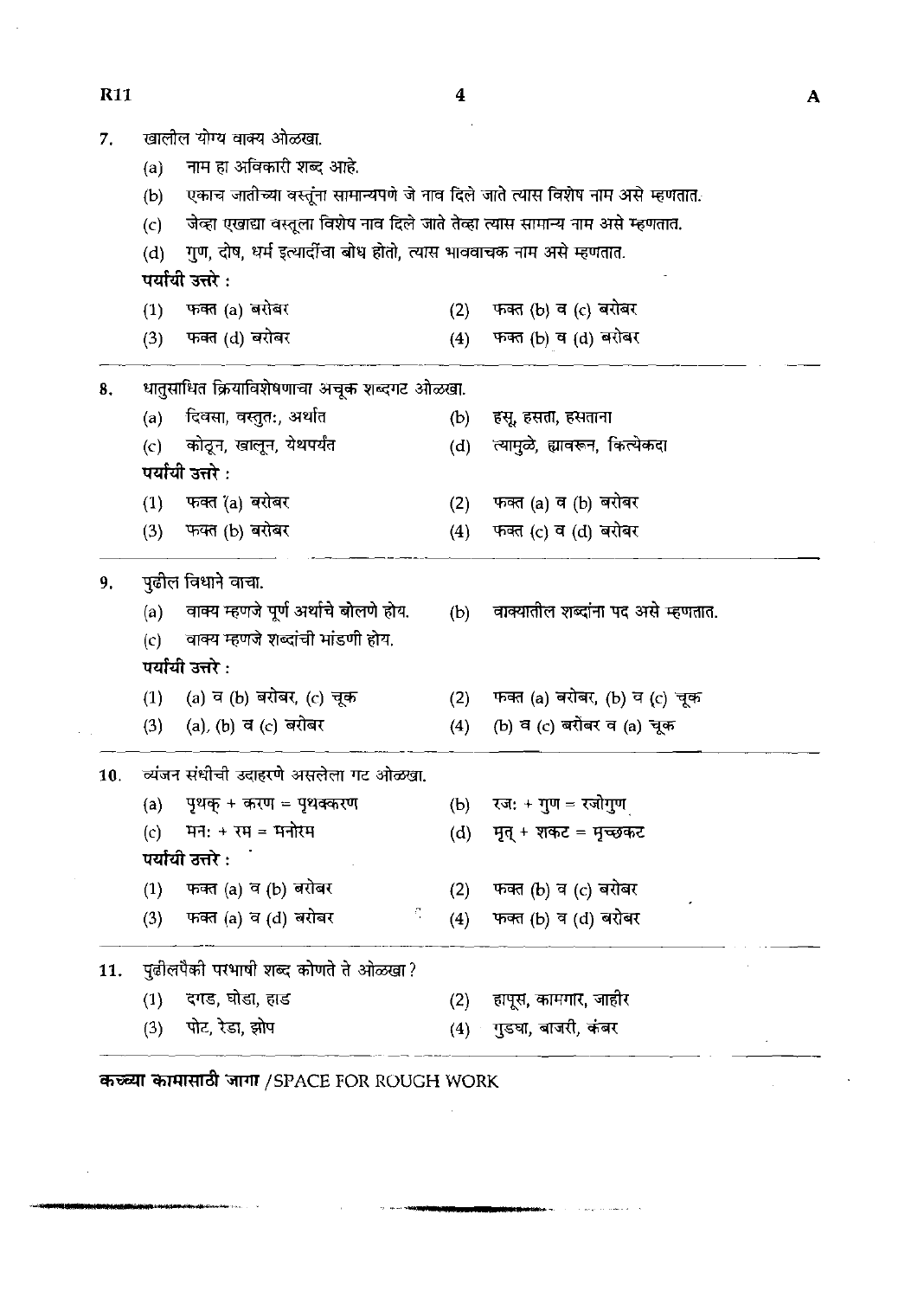| A   |     |                  |                   |                                    |       |                                                               | 5   |                                                                         |     | <b>R11</b>        |
|-----|-----|------------------|-------------------|------------------------------------|-------|---------------------------------------------------------------|-----|-------------------------------------------------------------------------|-----|-------------------|
| 12. |     |                  |                   |                                    |       | या स्पष्टीकरणासाठी योग्य वाकुप्रचार निवडा.                    |     | 'कधीही न दिसणारी कुसूम, दुर्मिळ वस्तूप्रमाणे वारंवार दृष्टीस पडत नाही.' |     |                   |
|     | (a) |                  | उंबराचे फूल       |                                    |       |                                                               | (b) | गुलाबाचे फूल                                                            |     |                   |
|     | (c) |                  | गट्टी फू करणे     |                                    |       |                                                               | (d) | कपिला षष्टीचा योग                                                       |     |                   |
|     |     | पर्यायी उत्तरे : |                   |                                    |       |                                                               |     |                                                                         |     |                   |
|     | (1) |                  |                   | फक्त (a) व (b) बरोबर               |       |                                                               | (2) | फक्त (c) व (d) बरोबर                                                    |     |                   |
|     | (3) |                  |                   | फक्त (a) व (d) बरोबर               |       |                                                               | (4) | फक्त (a) बरोबर                                                          |     |                   |
| 13. |     |                  |                   | समानार्थी शब्दांच्या जोड्या जुळवा. |       |                                                               |     |                                                                         |     |                   |
|     | (a) | समुद्र           |                   |                                    | (i)   | अंबज                                                          |     |                                                                         |     |                   |
|     | (b) | कमळ              |                   |                                    | (i)   | शार्दूल                                                       |     |                                                                         |     |                   |
|     | (c) | चंद्र            |                   |                                    | (iii) | जलधी                                                          |     |                                                                         |     |                   |
|     | (d) | सिंह             |                   |                                    | (iv)  | सोम                                                           |     |                                                                         |     |                   |
|     |     | पर्यायी उत्तरे : |                   |                                    |       |                                                               |     |                                                                         |     |                   |
|     |     | (a)              | (b)               | (c)                                | (d)   |                                                               |     |                                                                         |     |                   |
|     | (1) | (i)              | (ii)              | (iii)                              | (iv)  |                                                               |     |                                                                         |     |                   |
|     | (2) | (i)              | (i)               | (iv)                               | (iii) |                                                               |     |                                                                         |     |                   |
|     | (3) | (iii)            | $\left( i\right)$ | (iv)                               | (i)   |                                                               |     |                                                                         |     |                   |
|     | (4) | (ii)             | (i)               | (iii)                              | (iv)  |                                                               |     |                                                                         |     |                   |
| 14. |     |                  |                   |                                    |       | शब्द व त्या शब्दाचे लिंग यांच्या जोड्या ओळखा व अचूक गट निवडा. |     |                                                                         |     |                   |
|     | (a) | पर्यायी उत्तरे : |                   |                                    |       |                                                               |     | दगड - नपुंसकलिंग (b) कोनाडा - पुल्लिंग (c) मांजर - स्त्रीलिंग           | (d) | माती - स्त्रीलिंग |
|     | (1) |                  |                   | फक्त (a) व (b) बरोबर               |       |                                                               | (2) | फक्त (c) व (d) बरोबर                                                    |     |                   |
|     | (3) |                  |                   | फक्त (b) व (d) बरोबर               |       |                                                               | (4) | फक्त (a) व (c) बरोबर                                                    |     |                   |
| 15. |     |                  |                   |                                    |       | अधोरेखित शब्द समूहाचे योग्य उत्तर कोणते ?                     |     |                                                                         |     |                   |
|     |     |                  |                   |                                    |       |                                                               |     | 'या सत्कार्याबद्दल येथे जमलेले सर्व गावकरी आपले अभिनंदन करत आहेत.'      |     |                   |
|     | (1) |                  | उद्देश्य विस्तार  |                                    |       | (2) उद्देश्य                                                  |     | (3) विधेय विस्तार                                                       | (4) | विधेय             |
| 16. |     |                  |                   |                                    |       | 'तुम्ही आम्हाला वगळले.' या वाक्यातील कर्ता व कर्म ओळखा.       |     |                                                                         |     |                   |
|     | (a) |                  |                   | वगळले – कर्म, तुम्ही – कर्ता       |       |                                                               |     | (b) तुम्ही - कर्ता, आम्हाला - कर्म                                      |     |                   |
|     | (c) |                  |                   | आम्हाला – कर्ता, तुम्ही – कर्म     |       |                                                               |     | (d) वगळले - कर्म, आम्हाला - कर्ता                                       |     |                   |
|     |     | पर्यायी उत्तरे : |                   |                                    |       |                                                               |     |                                                                         |     |                   |
|     | (1) |                  |                   | फक्त (a) व (b) बरोबर               |       |                                                               | (2) | फक्त (a) बरोबर                                                          |     |                   |
|     |     |                  |                   | (3) फक्त (c) व (d) बरोबर           |       |                                                               | (4) | फक्त (b) बरोबर                                                          |     |                   |
|     |     |                  |                   |                                    |       |                                                               |     |                                                                         |     |                   |

 $\label{eq:3.1} \left\langle \cos\theta\partial\theta\theta\right\rangle =\left\langle \cos\theta\right\rangle \left\langle \sin\theta\right\rangle =\left\langle \sin\theta\right\rangle \left\langle \sin\theta\right\rangle \left\langle \sin\theta\right\rangle \left\langle \sin\theta\right\rangle$ 

 $\sim 10$ 

**P.T.O.** 

 $\sim$ 

 $\mathcal{L}^{\mathcal{L}}$ 

 $\label{eq:1} \hat{\mathcal{L}}_{\text{max}}(\hat{\mathcal{L}}_{\text{max}}) = \hat{\mathcal{L}}_{\text{max}}(\hat{\mathcal{L}}_{\text{max}})$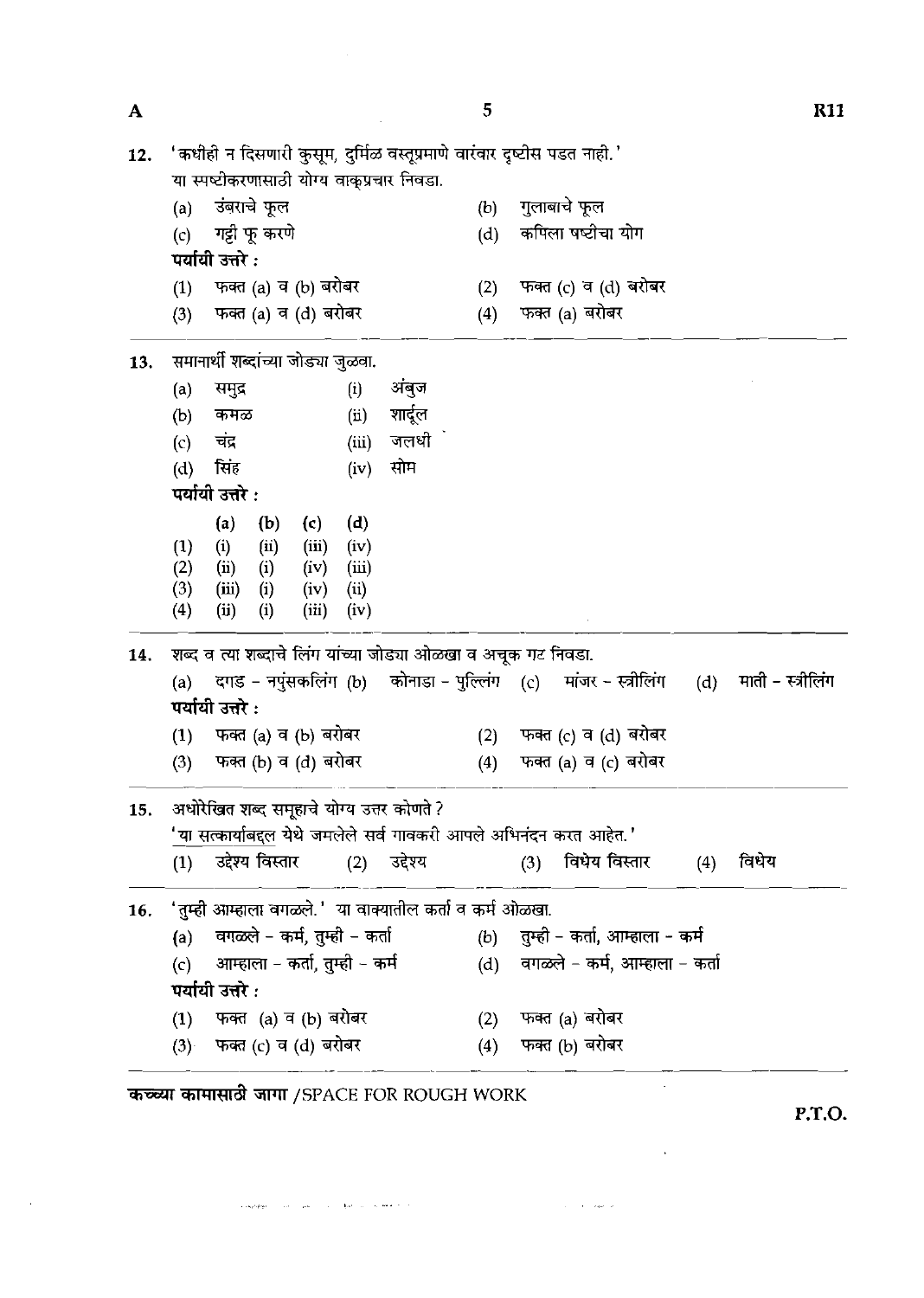| <b>K11</b> |            |                                                                                             |     |            | 6   |     |                                         |          |               | A |
|------------|------------|---------------------------------------------------------------------------------------------|-----|------------|-----|-----|-----------------------------------------|----------|---------------|---|
| 17.        |            | 'वादळ असे भरून आले तारू भरकटणार होते<br>लाटा अशा घेरत होत्या काही सावरणार नव्हते'           |     |            |     |     |                                         |          |               |   |
|            | (1)        | वरील काव्यपंक्तीतील शब्दशक्ती ओळखा.<br>व्यंजना                                              | (2) | लक्षणा     |     | (3) | अभिधा                                   | (4)      | योगरूढ        |   |
|            |            |                                                                                             |     |            |     |     |                                         |          |               |   |
| 18.        |            | विरामचिन्हांचा अचूक वापर असलेली वाक्य ओळखा.                                                 |     |            |     |     |                                         |          |               |   |
|            | (a)        | पुन्हा तो काळी पॅंटवाला माझ्या अंगावर आला, त्यावेळी मी भडकलोच                               |     |            |     |     |                                         |          |               |   |
|            | (b)        | अरे कोण धक्का मारतो ? तो साळसुदपणाचा आव आणू लागला.                                          |     |            |     |     |                                         |          |               |   |
|            | (c)<br>(d) | मी त्याला बजावले,'तुम्ही मध्ये बोलू नका!'<br>मी निरुत्तर झालो, हा दुसरा काळी पॅंटवाला हसला. |     |            |     |     |                                         |          |               |   |
|            |            | पर्यायो उत्तरे :                                                                            |     |            |     |     |                                         |          |               |   |
|            | (1)        | फक्त (a) व (b) बरोबर                                                                        |     |            |     |     | (2) फक्त (a) व (c) बरोबर                |          |               |   |
|            |            | (3) फक्त (c) व (d) बरोबर                                                                    |     |            | (4) |     | फक्त (b) व (c) बरोबर                    |          |               |   |
| 19.        |            | पुढील विधाने वाचा व योग्य पर्याय निवडा.                                                     |     |            |     |     |                                         |          |               |   |
|            |            | (a) त्, थ्, द्, ध् हे दंत्य वर्ण आहेत.                                                      |     |            |     |     | (b) प्,फ्,ब्,भ् हे ओष्ठ्य वर्ण आहेत.    |          |               |   |
|            |            | (c) य्,र्,ल्,व् हे अर्धस्वर आहेत.                                                           |     |            |     |     |                                         |          |               |   |
|            |            | पर्यायी उत्तरे :                                                                            |     |            |     |     |                                         |          |               |   |
|            |            | (1) ' फक्त (a) आणि (c) बरोबर                                                                |     |            | (2) |     | फक्त (a) आणि (b) बरोबर                  |          |               |   |
|            |            | (3) फक्त (b) आणि (c) बरोबर                                                                  |     |            | (4) |     | (a), (b), (c) हे तिन्ही ही विधाने बरोबर |          |               |   |
| 20.        |            | सजातीय जोड्यांपैको दोन स्वर एकमेकांसमोर येऊन होणाऱ्या संधीस ____ ___                        |     |            |     |     |                                         | म्हणतात. |               |   |
|            | (1)        | पूर्वरूप संधी          (2)     दीर्घत्व संधी                                                |     |            |     | (3) | व्यंजन संधो                             | (4)      | अनुनासिक संधी |   |
| 21.        |            | 'सुरेशने गाणे सुरेल म्हटले.' या वाक्यातील कर्मविस्तार :                                     |     |            |     |     |                                         |          |               |   |
|            | (1)        | सुरेल                                                                                       | (2) | गाणे सुरेल |     | (3) | सुरेल गाणे                              | (4)      | म्हटले        |   |
| 22.        |            | 'एके दिवशी युद्ध बंद झाल्याची बातमी येऊन थडकली.' या वाक्यातील विधेय विस्तार कोणते ते सांगा? |     |            |     |     |                                         |          |               |   |
|            | (1)        | युद्ध बंद झाल्याची (2)                                                                      |     | बातमी      |     | (3) | येऊन, एके दिवशी (4)                     |          | थडकली         |   |
| 23.        |            | 'उथळ पाण्याला खळखळाट फार' या वाक्याचा योग्य पर्याय निवडा.                                   |     |            |     |     |                                         |          |               |   |
|            | (a)        | मोठ्या माणसाच्या ठिकाणी दोष हे असतातच.                                                      |     |            |     |     |                                         |          |               |   |
|            | (b)        | ज्यांच्या अंगी गुण थोडा तो फार बढाई मारतो.                                                  |     |            |     |     |                                         |          |               |   |
|            | (c)        | वाजवीपेक्षा जास्त शहाणपणा दाखवू नये.                                                        |     |            |     |     |                                         |          |               |   |
|            |            | पर्यायी उत्तरे :                                                                            |     |            |     |     |                                         |          |               |   |
|            | (1)        | फक्त (b) आणि (c) बरोबर                                                                      |     |            | (2) |     | फक्त (a) वरोबर                          |          |               |   |
|            | (3)        | फक्त (a) आणि (b) बरोबर                                                                      |     |            | (4) |     | फक्त (b) बरोबर                          |          |               |   |

 $\bar{\beta}$ 

 $\bar{\bar{z}}$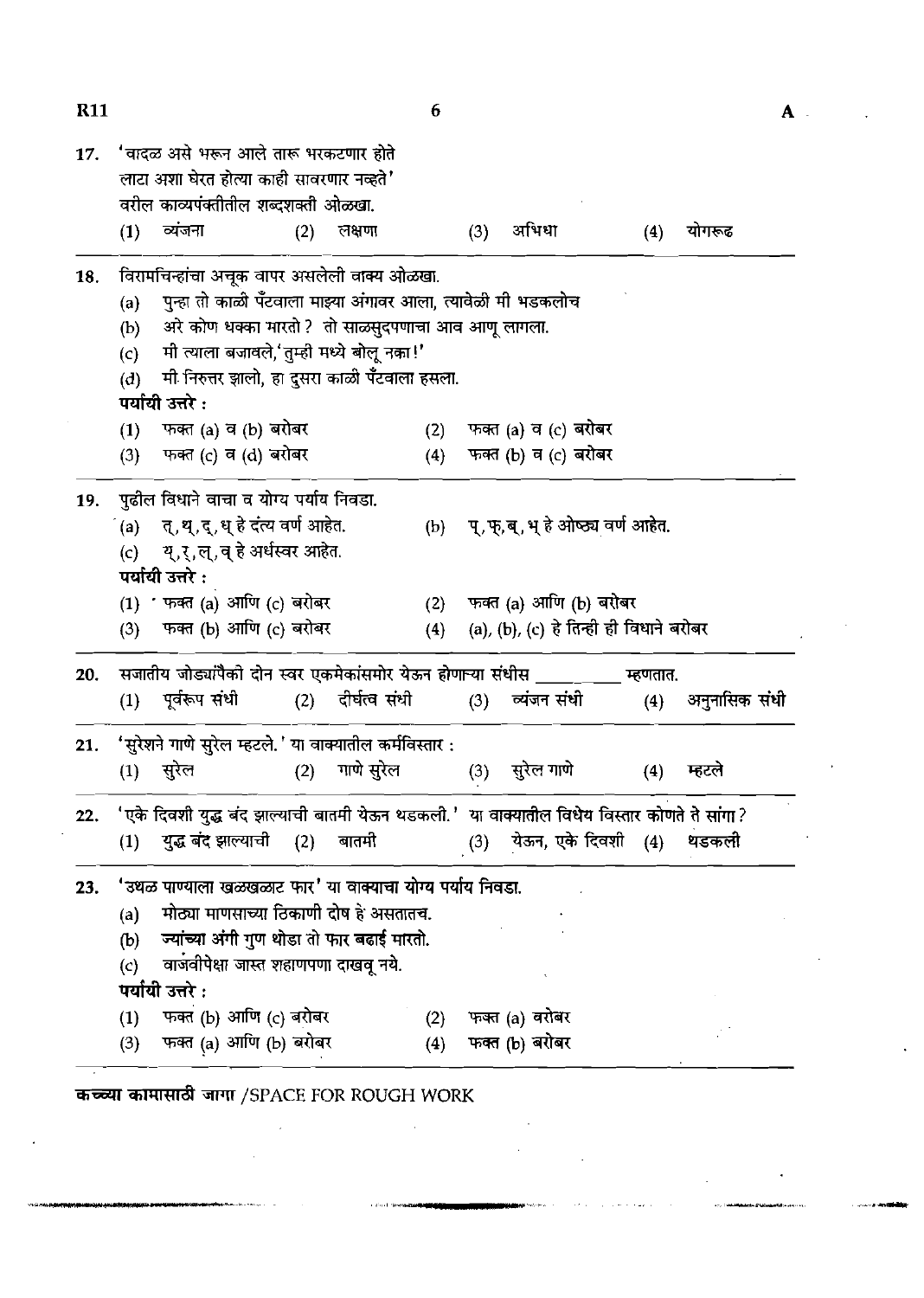| $\mathbf{A}$ |                  |                                         |                 |                       |                                             |       |         | 7            |            |                                                                  |                                                                            |     |       | <b>R11</b> |
|--------------|------------------|-----------------------------------------|-----------------|-----------------------|---------------------------------------------|-------|---------|--------------|------------|------------------------------------------------------------------|----------------------------------------------------------------------------|-----|-------|------------|
| 24.          |                  | योग्य जोड्या जुळवा.                     |                 |                       |                                             |       |         |              |            |                                                                  |                                                                            |     |       |            |
|              | (a)              |                                         |                 | गणनावाचक संख्याविशेषण |                                             |       | (i)     |              | एकेक मुलगा |                                                                  |                                                                            |     |       |            |
|              | (b)              |                                         |                 | क्रमवाचक विशेषण       |                                             |       | (ii)    | चौपट मुले    |            |                                                                  |                                                                            |     |       |            |
|              | (c)              |                                         |                 | आवृत्तिवाचक विशेषण    |                                             |       | (iii)   | दहा मुली     |            |                                                                  |                                                                            |     |       |            |
|              | (d)              |                                         |                 | पृथकत्ववाचक विशेषण    |                                             |       | (iv)    | पहिला वर्ग   |            |                                                                  |                                                                            |     |       |            |
|              |                  | पर्यायी उत्तरे :                        |                 |                       |                                             |       |         |              |            |                                                                  |                                                                            |     |       |            |
|              |                  | (a)                                     | (b)             | (c)                   | (d)                                         |       |         |              |            |                                                                  |                                                                            |     |       |            |
|              | (1)<br>(2)       | (iii)<br>(iii)                          | (iv)<br>$(i)$ . | (ii)<br>(iv)          | (i)<br>(ii)                                 |       |         |              |            |                                                                  |                                                                            |     |       |            |
|              | (3)              | (iv)                                    | (ii)            | (iii)                 | (i)                                         |       |         |              |            |                                                                  |                                                                            |     |       |            |
|              | (4)              | (iv)                                    | (iii)           | (i)                   | (ii)                                        |       |         |              |            |                                                                  |                                                                            |     |       |            |
| 25.          |                  | 'वारा' या शब्दाला समानार्थी शब्द निवडा. |                 |                       |                                             |       |         |              |            |                                                                  |                                                                            |     |       |            |
|              | (a)              | मरूत                                    |                 |                       | (b)                                         | समर   |         |              | (c)        | अनल                                                              |                                                                            | (d) | समीरण |            |
|              |                  | पर्यायी उत्तरे :                        |                 |                       |                                             |       |         |              |            |                                                                  |                                                                            |     |       |            |
|              | (1)              |                                         |                 | फक्त (a) व (c) बरोबर  |                                             |       |         | (2)          |            | फक्त (a) बरोबर                                                   |                                                                            |     |       |            |
|              | (3)              |                                         |                 | फक्त (a) व (d) बरोबर  |                                             |       |         | (4)          |            | फक्त (c) व (d) बरोबर                                             |                                                                            |     |       |            |
| 26.          |                  | योग्य जोड्या लावा.                      |                 |                       |                                             |       |         |              |            |                                                                  |                                                                            |     |       |            |
|              | (a)              |                                         | उपसर्गघटित शब्द |                       |                                             | (i)   | पुजारी  |              |            |                                                                  |                                                                            |     |       |            |
|              | (b)              | शब्दसाधिते                              |                 |                       |                                             | (ii)  | अभिनंदन |              |            |                                                                  |                                                                            |     |       |            |
|              | (c)              |                                         | अभ्यस्त शब्द    |                       |                                             | (iii) | वारकरी  |              |            |                                                                  |                                                                            |     |       |            |
|              | (d)              | प्रत्ययघटित शब्द                        |                 |                       |                                             | (iv)  |         | शेजारीपाजारी |            |                                                                  |                                                                            |     |       |            |
|              |                  | पर्यायी उत्तरे :                        |                 |                       |                                             |       |         |              |            |                                                                  |                                                                            |     |       |            |
|              |                  | (a)                                     | (b)             | (c)                   | (d)                                         |       |         |              |            |                                                                  |                                                                            |     |       |            |
|              | $\left(1\right)$ | (iv)                                    | (iii)           | (i)                   | (i)                                         |       |         |              |            |                                                                  |                                                                            |     |       |            |
|              | (2)              | $\left( \text{ii} \right)$              | (iv)            | (iii)                 | (i)                                         |       |         |              |            |                                                                  |                                                                            |     |       |            |
|              | (3)<br>(4)       | (i)<br>(ii)                             | (ii)<br>(iii)   | (iii)<br>(iv)         | (iv)<br>$\left( 1\right)$                   |       |         |              |            |                                                                  |                                                                            |     |       |            |
|              |                  |                                         |                 |                       |                                             |       |         |              |            |                                                                  |                                                                            |     |       |            |
| 27.          |                  | पुढील विधाने वाचून योग्य उत्तर लिहा.    |                 |                       |                                             |       |         |              |            |                                                                  |                                                                            |     |       |            |
|              | (a)              |                                         |                 |                       | शब्दयोगी अव्यय हे नाम व सर्वनामांना लागतात. |       |         |              | 下          |                                                                  |                                                                            |     |       |            |
|              | (b)              |                                         |                 |                       |                                             |       |         |              |            | शब्दयोगी अव्ययामुळे नामाचे किंवा सर्वनामाचे सामान्यरूप होत नाही. |                                                                            |     |       |            |
|              | (c)              |                                         |                 |                       |                                             |       |         |              |            |                                                                  | शब्दयोगी अव्ययांच्या ठिकाणी क्रियाविशेषण आणि विभक्ती प्रत्ययाचे गुण असतात. |     |       |            |
|              |                  | पर्यायी उत्तरे :                        |                 |                       |                                             |       |         |              |            |                                                                  |                                                                            |     |       |            |
|              | (1)              | फक्त (b) बरोबर                          |                 |                       |                                             |       |         | (2)          |            |                                                                  | फक्त (a) आणि (b) बरोबर                                                     |     |       |            |
|              | (3)              |                                         |                 |                       | फक्त (a) आणि (c) बरोबर                      |       |         | (4)          |            |                                                                  | (a), (b) आणि (c) बरोबर                                                     |     |       |            |

 $\left\langle \hat{\rho}^{\dagger}(\hat{\omega})\right\rangle =\left\langle \hat{\rho}^{\dagger}(\hat{\omega})\right\rangle$ 

 $\mathcal{L}(\mathcal{A})$  and  $\mathcal{L}(\mathcal{A})$  are the set of the set of the set of the set of  $\mathcal{A}$ 

**P.T.O.** 

 $\label{eq:2.1} \frac{1}{\sqrt{2\pi}}\int_{0}^{\infty}\frac{1}{\sqrt{2\pi}}\left(\frac{1}{\sqrt{2\pi}}\right)^{2}d\mu\,d\mu\,.$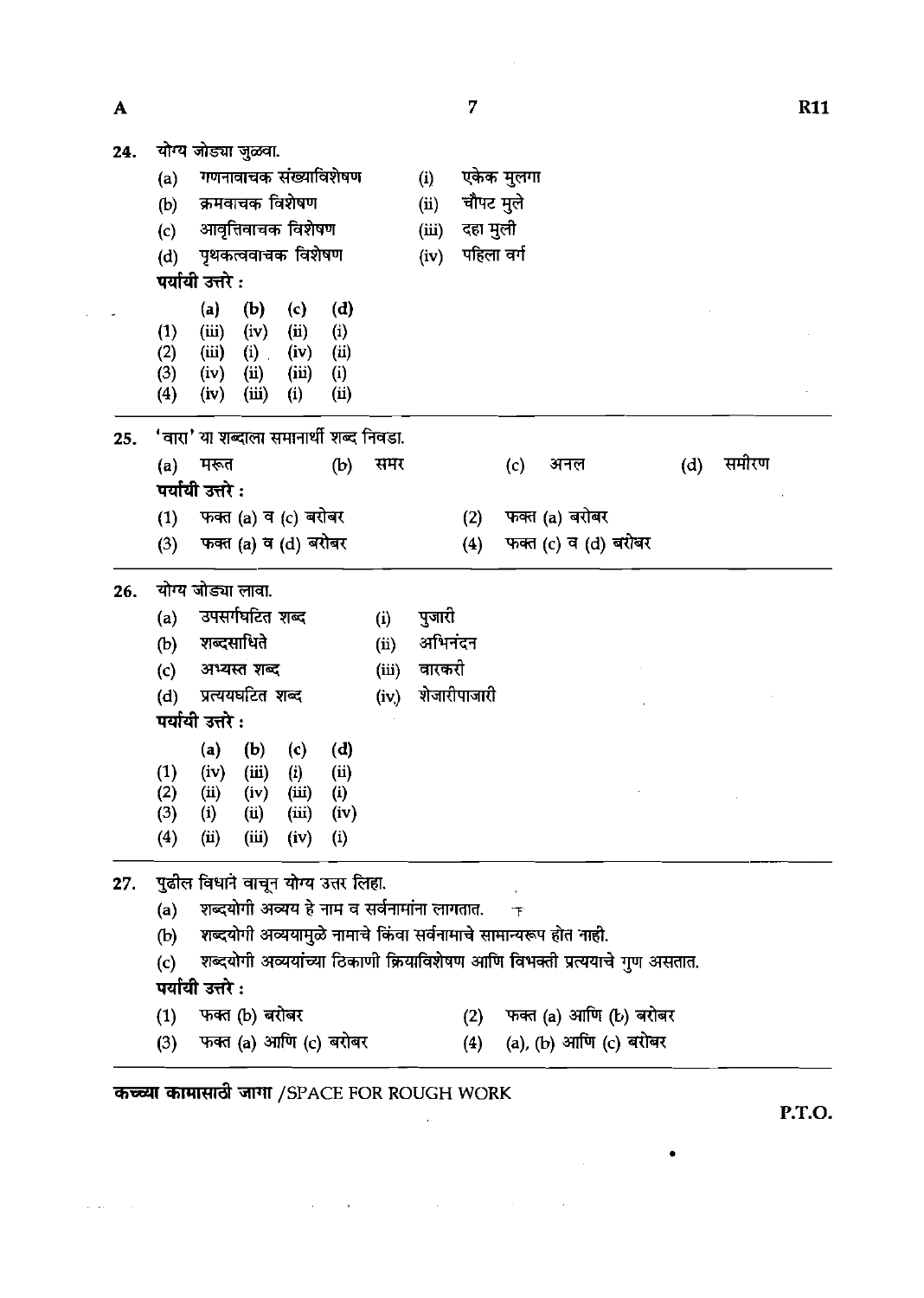| <b>R11</b> |     |                    |              |                          |       |                                                              | 8   |     |                                                                                         |     |            |  |
|------------|-----|--------------------|--------------|--------------------------|-------|--------------------------------------------------------------|-----|-----|-----------------------------------------------------------------------------------------|-----|------------|--|
| 28.        |     |                    |              |                          |       | प्रधानत्वसूचक उभयान्वयी अव्ययाचे प्रकार ओळखा.                |     |     |                                                                                         |     |            |  |
|            | (a) |                    |              |                          |       | विकल्पबोधक (b) उद्देशदर्शक                                   |     | (c) | परिणामबोधक                                                                              | (d) | संकेतदर्शक |  |
|            |     | पर्यायी उत्तरे :   |              |                          |       |                                                              |     |     |                                                                                         |     |            |  |
|            | (1) |                    |              | फक्त (a) व (b) बरोबर     |       |                                                              |     |     | (2) फक्त (a) व (c) बरोबर                                                                |     |            |  |
|            | (3) |                    |              | फक्त (b) व (c) बरोबर     |       |                                                              | (4) |     | फक्त (b) व (d) बरोबर                                                                    |     |            |  |
| 29.        |     |                    |              |                          |       |                                                              |     |     | 'विजा चमकू लागल्या आणि पावसाला सुरुवात झाली.' या वाक्यातील आणि या अव्ययास काय म्हणतात ? |     |            |  |
|            | (1) |                    |              |                          |       | विकल्पबोधक उभयान्वयी अव्यये                                  | (2) |     | समुच्चय बोधक उभयान्वयी अव्यये                                                           |     |            |  |
|            | (3) |                    |              |                          |       | परिणामबोधक उभयान्वयी अव्यये                                  | (4) |     | उद्देशबोधक उभयान्वयी अव्यये                                                             |     |            |  |
| 30.        |     |                    |              |                          |       | 'न्यायाधीशाकडून दंड आकारण्यात आला.' या वाक्याचा प्रयोग ओळखा. |     |     |                                                                                         |     |            |  |
|            | (1) |                    | शक्यकर्मणी   |                          |       | (2) पुरुषकर्मणी                                              |     | (3) | कर्मकर्तरी                                                                              | (4) | भावकर्तरी  |  |
| 31.        |     | जोड्या जुळवा.      |              |                          |       |                                                              |     |     |                                                                                         |     |            |  |
|            | (a) | सिद्ध शब्द         |              |                          | (i)   | लाललाल, घरघर, गटागटा                                         |     |     |                                                                                         |     |            |  |
|            | (b) |                    | साधित शब्द   |                          | (ii)  | राजपुत्र, देवालय, मतिमंद                                     |     |     |                                                                                         |     |            |  |
|            | (c) |                    | सामासिक शब्द |                          | (iii) | लेखक, नयन, वदन, वंदनीय                                       |     |     |                                                                                         |     |            |  |
|            | (d) |                    | अभ्यस्त शब्द |                          | (iv)  | जा, ये, कर, खा, पी, घे                                       |     |     |                                                                                         |     |            |  |
|            |     | पर्यायी उत्तरे :   |              |                          |       |                                                              |     |     |                                                                                         |     |            |  |
|            |     | (a)                | (b)          | (c)                      | (d)   |                                                              |     |     |                                                                                         |     |            |  |
|            | (1) | (iv)               | (iii)        | (ii)                     | (i)   |                                                              |     |     |                                                                                         |     |            |  |
|            | (2) | (iii)              | (iv)         | (i)                      | (ii)  |                                                              |     |     |                                                                                         |     |            |  |
|            | (3) | (ii)               |              | $(iii)$ $(iv)$           | (i)   |                                                              |     |     |                                                                                         |     |            |  |
|            | (4) | (iii)              | (ii)         | (i)                      | (iv)  |                                                              |     |     |                                                                                         |     |            |  |
| 32.        |     | पुढील विधाने वाचा. |              |                          |       |                                                              |     |     |                                                                                         |     |            |  |
|            | (a) |                    |              |                          |       | केवल वाक्यात एकच उद्देश्य व एकच विधेय असते.                  |     |     |                                                                                         |     |            |  |
|            | (b) |                    |              |                          |       | केवल वाक्यास शुद्धवाक्य असेही म्हणतात.                       |     |     |                                                                                         |     |            |  |
|            | (c) |                    |              |                          |       | जे चकाकते, ते.सोने नसते.  हे केवलवाक्य आहे.                  |     |     |                                                                                         |     |            |  |
|            |     | पर्यायी उत्तरे :   |              |                          |       |                                                              |     |     |                                                                                         |     |            |  |
|            | (1) |                    |              | (a) व (c) बरोबर, (b) चूक |       |                                                              | (2) |     | (b) व (c) बरोबर, (a) चूक                                                                |     |            |  |
|            | (3) |                    |              | (a) व (b) बरोबर, (c) चूक |       |                                                              |     |     | (4) (a), (b) व (c) बरोबर                                                                |     |            |  |

 $\sim 10^{-1}$ 

ن<br>سال ۱۹۰۸ - سال ۱۹۰۹ میلاد

 $\sigma(r)$  , in the<br>result of  $\tau$  of  $\phi$  also positive<br>state properties of  $\phi(r)$  , we are

.<br>Olimpia<sub>ri</sub>ga Alas o

 $\sim 10^{11}$  km  $\bar{z}$ 

**A construction of the composition**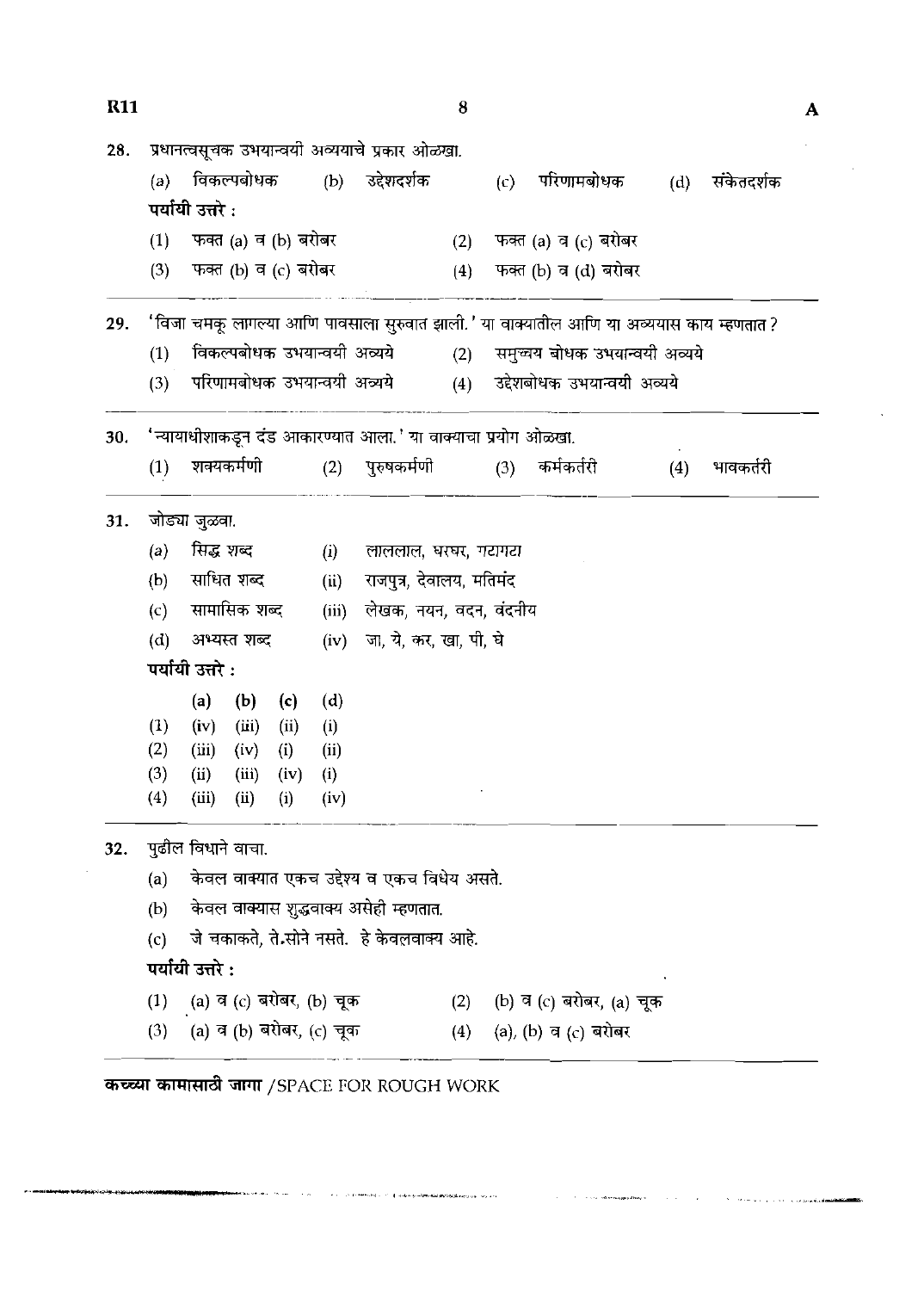$\boldsymbol{9}$ 

33. जोड्या जुळवा.

 $\mathbf{A}$ 

- (a) आपण अचानक कसे आलात? (i) आदरार्थी सर्वनाम
- 
- **(c)** 3 **am** TvJlmKi a it m. **(ii)** *\*eit* 7X-h
- **(d)** ~g~mr\*i%m? **(iv) 3-** &GI

पर्यायी उत्तरे :

- **(a) (b)** (4 (4
- **(1) (iii) (i) (iv) (ii)**
- **(2) (ii) (iii) (i) (iv)**
- **(3) (i) (iv) (ii) (iii)**
- **(4) (iv) (i) (iii) (ii)**

34. अचूक जोड्या ओळखा.<br>a) सचिन क्रिकेट खे

- सचिन क्रिकेट खेळतो अकर्मक क्रियापद
- (b) छान नाच केला मंजूने सकर्मक क्रियापद
- (c) सुरेश उद्या पुण्याला जाईल अकर्मक क्रियापद
- (d) काल रात्री सारखे गडगडत होते अकर्तुक क्रियापद (d) - काल रात्री सारखे गडगडत होते – अकर्तृ<del>क</del><br>पर्यायी उत्तरे :<br>(1) - फक्त (a) व (c) बरोबर, (b) व (d) चूक<br><sup>(2)</sup> - फक्व (b) (c) व (d) बग्रेबर (a) चक्र

पर्यायी उत्तरे $:$ 

- 
- **(2) स्वीयी उत्तरे :<br>(1) फक्त (a) व (c) बरोबर, (b) व (d) चूक<br>(2) फक्त (b), (c) व (d) बरोबर, (a) चूक<br>(3) फक्त (b) व (d) बरोबर (a) व (c) चक**
- (3) फक्त (b) व (d) बरोबर, (a) व (c) चूक
- (4) फबत (a), (b) व (d) बरोबर, (c) चूक

35. अचूक जोडी कोणती ?

- (a) **गुणवाचक विशेषण कडक ऊन पडले आहे.**
- (b) संख्यावाचक विशेषण ठाण्यात दहा शिपाई होते.
- (c) सार्वनामिक विशेषण ते पेन मला आवडले.

(d) धातुसाधित विशेषण – सुंदर फुलांनी बाग बहरली होती.<br>**पर्यायी उत्तरे :** 

- (1) **फक्त (a), (b) व (c) बरोबर, (d) चूक (2) फक्त (c) व (d) बरोबर, (a) व (b) चूक** (1) **4 दिनों करने (4) (4) दिनों के बाद से स्थायी करने (4) दिनों करने (4) दिनों करने (4) दिनों करने (4) दिनों (1) एक (4) एक (4) एक (4) एक (4) एक (4) एक (4) दिनों कर (4) दिनों कर (4) एक (4) एक (4) (4) एक (4) एक (4) एक (4) द**
- 

कच्च्या कामासाठी जागा /SPACE FOR ROUGH WORK

**P.T.O.**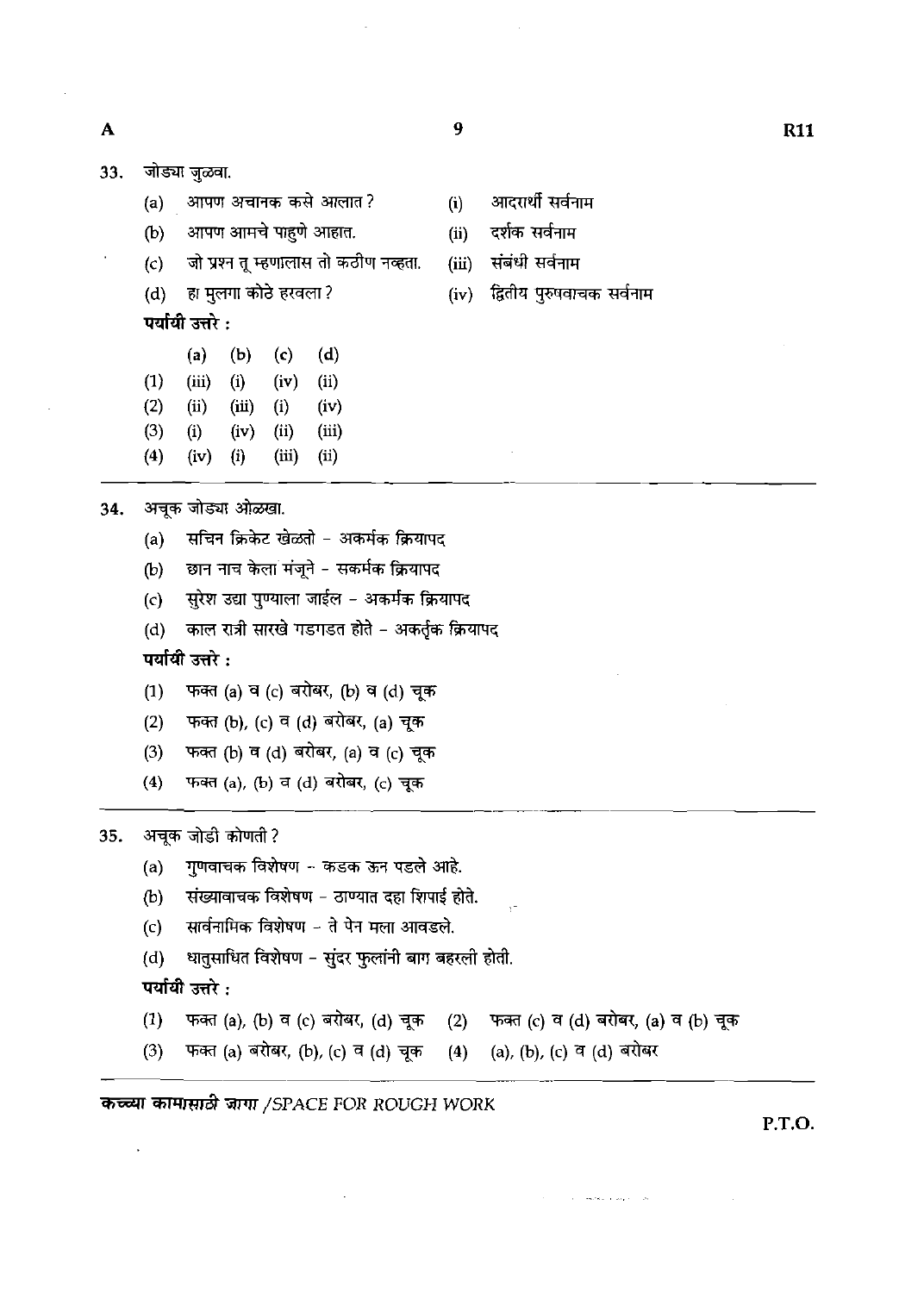| <b>R11</b> |            |                                                                      |                |                            |               |                                      |              | 10  |     |                |                      |     | A             |
|------------|------------|----------------------------------------------------------------------|----------------|----------------------------|---------------|--------------------------------------|--------------|-----|-----|----------------|----------------------|-----|---------------|
| 36.        |            | पुढीलपैकी व्यंजन संधीचे उदाहरण कोणते ?                               |                |                            |               |                                      |              |     |     |                |                      |     |               |
|            | (a)        | चिदानंद<br>पर्यायी उत्तरे :                                          |                |                            |               | (b)                                  | तपोधन        |     |     | (c)            | दुरात्मा             |     |               |
|            | (1)        |                                                                      | फक्त (a) बरोबर |                            |               |                                      |              | (2) |     | फक्त (b) बरोबर |                      |     |               |
|            | (3)        |                                                                      | फक्त (c) बरोबर |                            |               |                                      |              | (4) |     |                | (b) आणि (c) बरोबर    |     |               |
| 37.        |            | 'पोबारा करणे', या वाक्प्रचाराचा अर्थ व्यक्त करणारा वाक्प्रचार कोणता? |                |                            |               |                                      |              |     |     |                |                      |     |               |
|            | (1)        |                                                                      | वर्ज्य करणे    |                            | (2)           |                                      | वाखाणणी करणे |     |     |                | (3) सूंबाल्या करणे   | (4) | पायमल्ली करणे |
| 38.        |            | 'कालिदास कवी होता.' या वाक्यातील विधेयपूरक कोणते ?                   |                |                            |               |                                      |              |     |     |                |                      |     |               |
|            | (1)        | कालिदास                                                              |                |                            | (2)           | कवी                                  |              |     | (3) | होता           |                      | (4) | कवी होता      |
| 39.        |            | 'सहोदर' या शब्दासाठी खालील शब्दसमूह कोणते ? पर्याय निवडा.            |                |                            |               |                                      |              |     |     |                |                      |     |               |
|            | (a)        |                                                                      |                |                            |               | कवीला व वाचकाला आलेला एकसारखा अनुभव. |              |     |     |                |                      |     |               |
|            | (b)        |                                                                      |                |                            |               | दोन पदार्थाचे गुणधर्म एकसारखे असणे.  |              |     |     |                |                      |     |               |
|            | (c)        |                                                                      |                | एकाच आईच्या पोटी जन्मलेले. |               |                                      |              |     |     |                |                      |     |               |
|            | (d)        |                                                                      |                | एकाच साच्यात बनलेले.       |               |                                      |              |     |     |                |                      |     |               |
|            |            | पर्यायी उत्तरे :                                                     |                |                            |               |                                      |              |     |     |                |                      |     |               |
|            | (1)        |                                                                      |                | फक्त (a) व (b) बरोबर       |               |                                      |              | (2) |     |                | फक्त (c) व (d) बरोबर |     |               |
|            | (3)        | फक्त (c) बरोबर                                                       |                |                            |               |                                      |              | (4) |     |                | फक्त (a) व (c) बरोबर |     |               |
| 40.        |            | योग्य जोड्या लावा.                                                   |                |                            |               |                                      |              |     |     |                |                      |     |               |
|            | (a)        | निशा                                                                 |                |                            | (i)           | कपी                                  |              |     |     |                |                      |     |               |
|            | (b)        | मर्कट                                                                |                |                            | (ii)          | कांचन                                |              |     |     |                |                      |     |               |
|            | (c)        | इंदिरा                                                               |                |                            | (iii)         | यामिनी                               |              |     |     |                |                      |     |               |
|            | (d)        | हेम                                                                  |                |                            | (iv)          | वैष्णवी                              |              |     |     |                |                      |     |               |
|            |            | पर्यायी उत्तरे :                                                     |                |                            |               |                                      |              |     |     |                |                      |     |               |
|            |            | (a)                                                                  | (b)            | (c)                        | (d)           |                                      |              |     |     |                |                      |     |               |
|            | (1)        | (i)                                                                  | (iii)          | (i)                        | (iv)          |                                      |              |     |     |                |                      |     |               |
|            | (2)        | (iii)                                                                | (i)            | (iv)                       | (ii)          |                                      |              |     |     |                |                      |     |               |
|            | (3)<br>(4) | (iv)<br>(iv)                                                         | (i)<br>(i)     | (iii)<br>(ii)              | (ii)<br>(iii) |                                      |              |     |     |                |                      |     |               |
|            |            |                                                                      |                |                            |               |                                      |              |     |     |                |                      |     |               |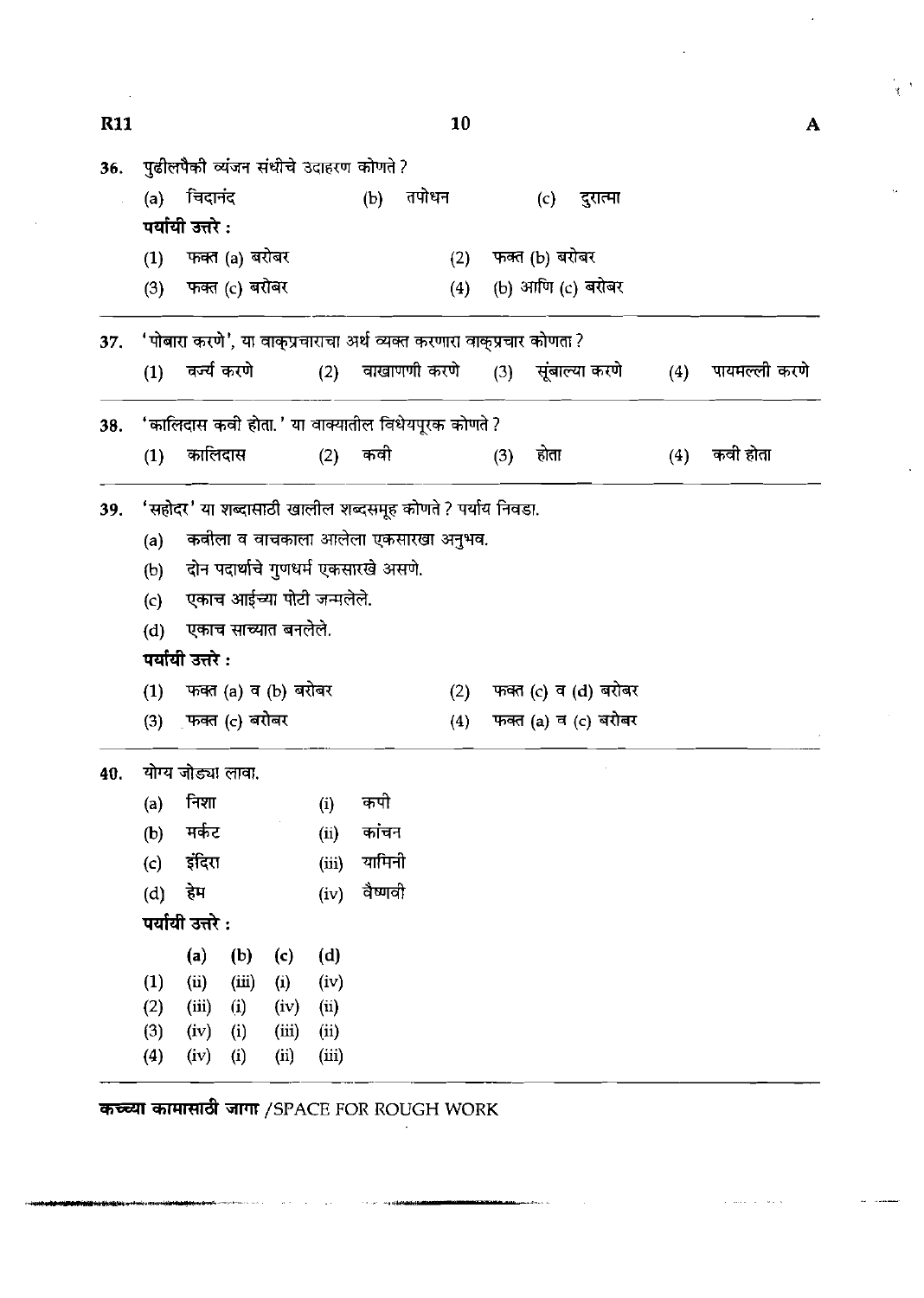| 41. |     |                  |                                    |      |       | 'जें साहित्यानें वोजावी। अमृतानें चुको ठेवो।'                |     |                                                                                       |
|-----|-----|------------------|------------------------------------|------|-------|--------------------------------------------------------------|-----|---------------------------------------------------------------------------------------|
|     |     |                  |                                    |      |       | या ओवीतील 'चुकी ठेवणे' या शब्दांचा अर्थ असलेला पर्याय निवडा. |     |                                                                                       |
|     | (a) | दोष लावणे        |                                    |      |       |                                                              | (b) | नावे ठेवणे                                                                            |
|     | (c) |                  |                                    |      |       | वरचढपणा कमी करून कमीपणा आणणे                                 | (d) | कनिष्ठपणा देणे                                                                        |
|     |     | पर्यायी उत्तरे : |                                    |      |       |                                                              |     |                                                                                       |
|     | (1) |                  | फक्त (a) व (c) बरोबर               |      |       |                                                              | (2) | फक्त (c) व (b) बरोबर                                                                  |
|     | (3) |                  | फक्त (a), (b) व (c) बरोबर          |      |       |                                                              | (4) | (a), (b), (c) व (d) बरोबर                                                             |
| 42. |     |                  |                                    |      |       | शब्द आणि समास यांच्या योग्य जोड्या जुळवा.                    |     |                                                                                       |
|     | (a) | भीमार्जुन        |                                    |      | (i)   | समाहार द्वंद्व                                               |     |                                                                                       |
|     | (b) | मीठभाकर          |                                    |      | (ii)  | इतरेतर द्वंद्व                                               |     |                                                                                       |
|     | (c) | पापपुण्य         |                                    |      |       | (iii) बहुव्रीही                                              |     |                                                                                       |
|     | (d) | नीळकंठ           |                                    |      | (iv)  | वैकल्पिक द्वंद्व                                             |     |                                                                                       |
|     |     | पर्यायी उत्तरे : |                                    |      |       |                                                              |     |                                                                                       |
|     |     | (a)              | (b)                                | (c)  | (d)   |                                                              |     |                                                                                       |
|     | (1) | (iv)             | (i)                                | (ii) | (iii) |                                                              |     |                                                                                       |
|     | (2) | (iii)            | (ii)                               | (i)  | (iv)  |                                                              |     |                                                                                       |
|     | (3) | (ii)             | (i)                                | (iv) | (iii) |                                                              |     |                                                                                       |
|     | (4) | (ii)             | (iv)                               | (i)  | (iii) |                                                              |     |                                                                                       |
| 43. |     |                  |                                    |      |       |                                                              |     | 'खेड्यातील माणसे आता बरीच पुढारली' या वाक्यातील 'पुढारली' या क्रियापदास काय म्हणतात ? |
|     | (1) |                  | अनियमित क्रियापद                   |      |       |                                                              | (2) | शक्य क्रियापद                                                                         |
|     | (3) |                  | साधित क्रियापद                     |      |       |                                                              | (4) | प्रयोजक क्रियापद                                                                      |
| 44. |     |                  |                                    |      |       | शब्दसमूहाला योग्य शब्द असलेले पर्याय ओळखा.                   |     |                                                                                       |
|     | (a) |                  |                                    |      |       | देवापुढे सतत तेवत राहणारा दिवा – लामण दिवा                   |     |                                                                                       |
|     | (b) |                  | नाटकाच्या प्रारंभीचे स्तवन - नांदी |      |       |                                                              |     |                                                                                       |
|     | (c) |                  |                                    |      |       | तमाशाच्या प्रारंभीचे स्तवन - गवळण                            |     |                                                                                       |
|     | (d) |                  |                                    |      |       | शेजाऱ्यांशी चांगल्या प्रकारे वागण्याची रीत - शेजारकर्म       |     |                                                                                       |
|     |     | पर्यायी उत्तरे : |                                    |      |       |                                                              |     |                                                                                       |
|     | (1) |                  | फक्त (a) व (c) बरोबर               |      |       |                                                              | (2) | फक्त (a) व (b) बरोबर                                                                  |
|     | (3) |                  | फक्त (b) बरोबर                     |      |       |                                                              | (4) | फक्त (c) व (d) बरोबर                                                                  |

 $\label{eq:2.1} \frac{1}{\sqrt{2}}\sum_{i=1}^n\frac{1}{\sqrt{2}}\sum_{i=1}^n\frac{1}{\sqrt{2}}\sum_{i=1}^n\frac{1}{\sqrt{2}}\sum_{i=1}^n\frac{1}{\sqrt{2}}\sum_{i=1}^n\frac{1}{\sqrt{2}}\sum_{i=1}^n\frac{1}{\sqrt{2}}\sum_{i=1}^n\frac{1}{\sqrt{2}}\sum_{i=1}^n\frac{1}{\sqrt{2}}\sum_{i=1}^n\frac{1}{\sqrt{2}}\sum_{i=1}^n\frac{1}{\sqrt{2}}\sum_{i=1}^n\frac$ 

**P.T.O.** 

 $\sim 30$ 

**R11** 

 $\boldsymbol{\mathsf{A}}$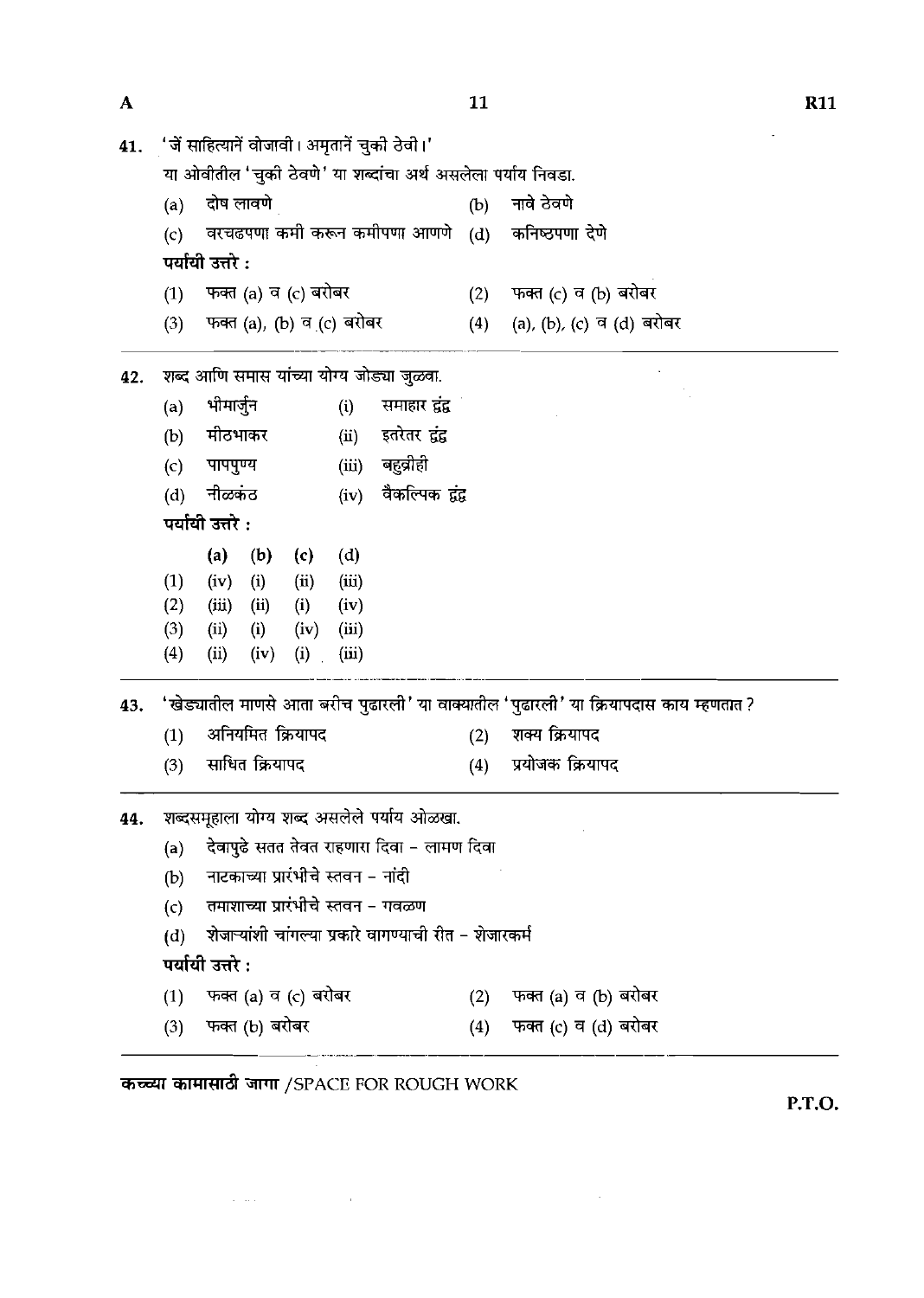| <b>R11</b> |     |                                                   |     | 12   |     |       |     |       | A |
|------------|-----|---------------------------------------------------|-----|------|-----|-------|-----|-------|---|
|            |     | 45. मराठी उपसर्ग लागून तयार न झालेला शब्द कोणता ? |     |      |     |       |     |       |   |
|            | (1) | अजाण                                              | (2) | अबोल | (3) | दररोज | (4) | आडनाव |   |

## पुढील उतारा वाचून प्र.क्र. 46 ते 50 ची उत्तरे लिहा -

भाषेचा अभ्यास म्हणजे तिच्या लिखित रूपाचा अभ्यास ही समजूत अलीकडेपर्यंत रूढ होती. प्रगत भाषांना बोली आणि लिखित अशी दोन्ही रूपे असतात, हे खरे असले तरी, सर्वच भाषांना लिपी असते असे नाही. जगातील भाषांचा अभ्यास केल्यानंतर असे लक्षात आले आहे की बऱ्याचशा भाषांना लिपी नाही, तरी संप्रेषणाचे कार्य त्या करू शकतात. आपल्याकडल्या अशिक्षित माणसाला लिहिता–वाचता आले नाही तरी तो भाषा वापरतच असतो. याचा अर्थ हा को 'बोलणे' हे भाषेचे मुख्य रूप आहे. 'लिहिणे' हे भाषेचे दुय्यम आणि नंतर निर्माण केले गेलेले रूप आहे. लेखन ही ज्ञान टिकवण्याची सोय आहे. लिपीवरून भाषेच्या नैमक्या स्वरूपाचा अंदाज येतोच असे नाही. लिखित रूपाच्या पलीकडे भाषेचे कितीतरी वेगवेगळे वापर असतात. भाषाविज्ञानाला या साऱ्यांचा विचार करायचा असतो. म्हणून आधुनिक भाषाविज्ञान भाषेच्या बोली (औच्चारिक) रूपाचा अभ्यास करण्यावर भर देते. त्यामुळेच टेपरेकॉर्डरसारखी साधने वापरून भाषेचे औच्चारिक नमुने गोळा करणे आणि त्यांचा अभ्यास करणे ही पद्धत शास्त्रशद्ध मानली जाते.

भाषेचा अभ्यास म्हणजे साहित्याचा अभ्यास ही अशीच एक गैरसमजुत आहे. साहित्याखेरीज इतर अनेक क्षेत्रांत भाषेचा वापर होत असतो. साहित्य हे भाषेच्या अनेक रूपांपैकी एक रूप आहे. कुटुंबातील माणसांशी किंवा मित्र–मैत्रिर्णीशी बोलताना भाषेचे अगदी अनौपचारिक रूप आपण वापरत असतो. सभेत भाषण देताना किंवा वर्गात शिकवताना भाषेची वेगवेगळी पण औपचारिक रूपे वापरली जातात. व्यापार उद्योगांसारख्या क्षेत्रांत भाषेचे व्यावहारिक रूप आपल्याला बघायला मिळते. शासकीय व्यवहार, कोर्टकचेऱ्या, जाहिरात-विभाग इत्यादी ठिकाणी भाषेचा वापर कसा करायचा याची विशिष्ट तंत्रे ठरलेली असतात. साहित्यापलीकडे भाषेची अशी जी वेगवेगळी क्षेत्रे असतात त्यांचा अभ्यास भाषाविज्ञानाच्या कक्षेत येतो. भाषेचे समग्र स्वरूप समजावून घेण्यासाठी वेगवेगळ्या संदर्भांत केला जाणारा भाषेचा वापर अभ्यासणे आवश्यक असते. व्यक्ती-व्यक्तिगणिक भाषा बदलत असते. जात, व्यवसाय यांनुसारही भाषेची रूपे बदलताना दिसतात. यातून एकाच भाषेत भाषाभेद निर्माण होत राहतात. भाषेचा अभ्यास करताना भाषाभेदांचा विचार करावा लागतो.

आर्थिक, राजकीय किंवा धार्मिक सत्ता हाती असलेला प्रतिष्ठितांचा वर्ग समाजावर नेहमी वर्चस्व गाजवून असतो. प्रतिष्ठितांची किंवा वर्चस्व गाजवणाऱ्या वर्गाची भाषा हीच खरी शुद्ध भाषा आणि समाजातील अन्य वर्गांची भाषा म्हणजे अशुद्ध, असंस्कृत आणि अप्रगत भाषा, हा भाषेबद्दलचा गैरसमजच आहे. उदाहरण घ्यायचे झाले तर पुण्याच्या ब्राह्मण वर्गाची भाषा शुद्ध आणि कुणबी किंवा कोळी यांची भाषा अशुद्ध ही कल्पना चुकीची आहे. प्रतिष्ठित वर्गाच्या भाषेचाच आजवर अभ्यास झाल्यामुळे ही गैरसमजूत अधिक बळावली आहे. पण कोळी, कुणबी अशा जातीय बोलींचा किंवा खानदेशी, वऱ्हाडी अशा प्रादेशिक बोलींचा अभ्यास केला तर असे लक्षात येते की पुणेरी मराठीप्रमाणेच या बोलींनाही स्वत:ची अशी नियमव्यवस्था आहे. 'नियमबद्ध संकेतीकरणावर आधारलेल्या संप्रेषण प्रणाली' असेच त्यांचे रूप आहे. मराठीचा अभ्यास करताना मराठीच्या प्रादेशिक बोलींचा आणि जातिपरत्वे पडणाऱ्या भेदांचा अभ्यास करणे आवश्यक ठरते.

कच्च्या कामासाठी जागा /SPACE FOR ROUGH WORK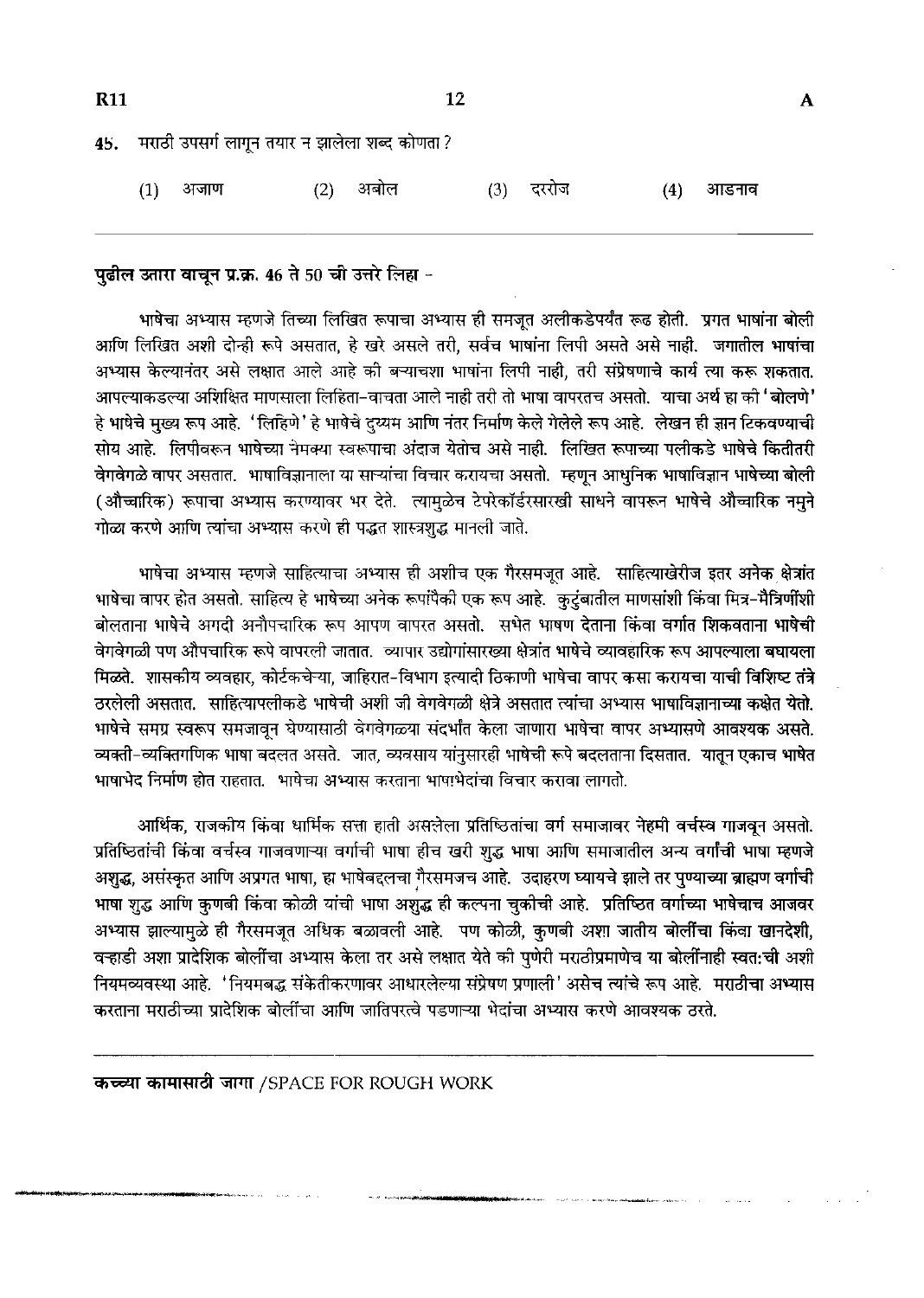| ${\bf A}$ |     |                                                                                         | <b>13</b> |                                   | <b>R11</b> |
|-----------|-----|-----------------------------------------------------------------------------------------|-----------|-----------------------------------|------------|
| 46.       |     | भाषेच्या अभ्यासाविषयी कोणकोणत्या गैरसमजुती आहेत ?                                       |           |                                   |            |
|           | (a) | प्रतिष्ठितांची भाषा म्हणजे शुद्ध               (b)    समाजातील अन्य वर्गाची भाषा अशुद्ध |           |                                   |            |
|           |     | पर्यायी उत्तरे :                                                                        |           |                                   |            |
|           | (1) | (a) बरोबर, (b) चूक                                                                      | (2)       | (a) व (b) बरोबर                   |            |
|           | (3) | फक्त (a) बरोबर                                                                          | (4)       | फक्त (b) बरोबर                    |            |
| 47.       |     | योग्य शीर्षक निवडा.                                                                     |           |                                   |            |
|           | (1) | लिखित रूपाचा अभ्यास                                                                     | (2)       | बोलीचा अभ्यास                     |            |
|           | (3) | साहित्याचा अभ्यास                                                                       | (4)       | भाषेचा अभ्यास                     |            |
| 48.       |     | मराठीचा अभ्यास करताना कोणकोणत्या गोष्टींचा अभ्यास करणे आवश्यक असते ?                    |           |                                   |            |
|           | (a) | मराठीच्या प्रादेशिक बोर्लींचा                                                           |           | (b) जातिपरत्वे पडणाऱ्या भेदांचा   |            |
|           | (c) | प्रतिष्ठित वर्गाच्या भाषेचा                                                             |           |                                   |            |
|           |     | पर्यायी उत्तरे :                                                                        |           |                                   |            |
|           | (1) | (a) व (c) बरोबर                                                                         | (2)       | (b) व (c) बरोबर                   |            |
|           | (3) | (a) व (b) बरोबर                                                                         | (4)       | (a), (b) व (c) चूक                |            |
| 49.       |     | योग्य पर्याय निवडा.                                                                     |           |                                   |            |
|           | (a) | भाषांना लिपी नसली तरी संप्रेषणाचे कार्य त्या करतात.                                     |           |                                   |            |
|           | (b) | अशिक्षित माणसेही भाषा वापरतात.                                                          |           |                                   |            |
|           | (c) | व्यक्ती-व्यक्तिगणिक भाषा बदलते.                                                         |           |                                   |            |
|           |     | पर्यायी उत्तरे :                                                                        |           |                                   |            |
|           | (1) | (a), (b), (c) बरोबर                                                                     | (2)       | (a) व (c) बरोबर                   |            |
|           | (3) | (a) व (b) बरोबर                                                                         | (4)       | (b) व (c) बरोबर                   |            |
| 50.       |     | लेखनामुळे कोणता फायदा होतो ?                                                            |           |                                   |            |
|           | (1) | भाषेचा अभ्यास करता येतो.                                                                | (2)       | ज्ञान टिकवता येते.                |            |
|           | (3) | भाषेच्या नेमक्या स्वरूपाचा अंदाज येतो.                                                  |           | (4) बोली रूपाचा अभ्यास करता येतो. |            |

 $\label{eq:2.1} \frac{1}{\sqrt{2}}\int_{\mathbb{R}^3}\frac{1}{\sqrt{2}}\left(\frac{1}{\sqrt{2}}\right)^2\frac{1}{\sqrt{2}}\left(\frac{1}{\sqrt{2}}\right)^2\frac{1}{\sqrt{2}}\left(\frac{1}{\sqrt{2}}\right)^2\frac{1}{\sqrt{2}}\left(\frac{1}{\sqrt{2}}\right)^2.$ 

 $\label{eq:1} \hat{\mathcal{O}}_{\text{cusp}}(\hat{\theta}) = \hat{\mathcal{O}}_{\text{cusp}}(\hat{\theta})$ 

 $\mathcal{A}^{\mathcal{A}}$ 

कच्च्या कामासाठी जागा /SPACE FOR ROUGH WORK

**P.T.O.**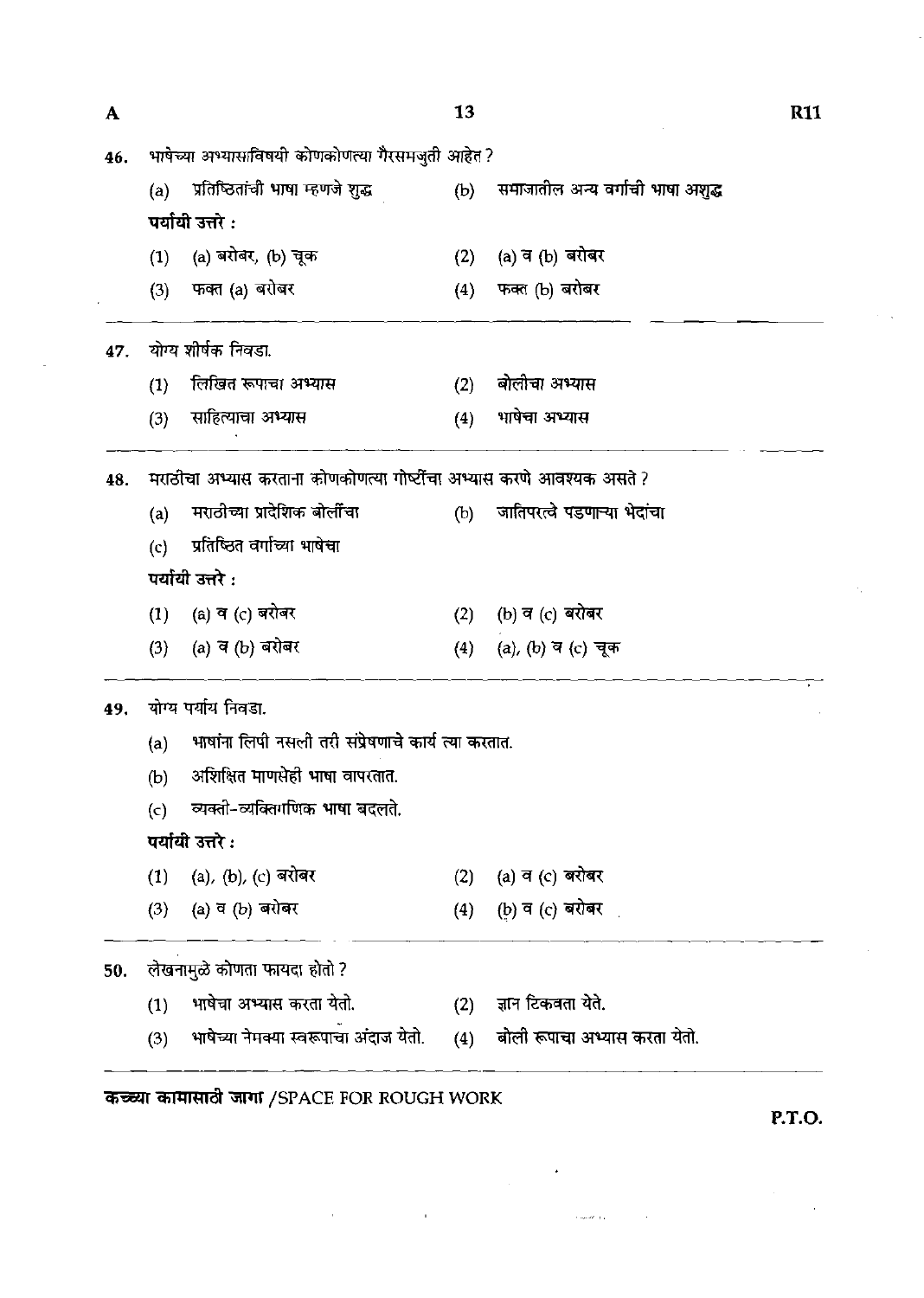**51.** Choose the correct sentences : (a) If it rains, we'll cancel the match.<br>(b) If it rained, we'd cancel the match (b) If it rained, we'd cancel the match.<br>(c) If it will rain, we'll cancel the match If it will rain, we'll cancel the match. Answer options : (1) (a) and (c) only (2) (a) and (b) only (3) (c) only (4) (a), (b) and (c) 52. Match the following :<br>(a) Cut a figure (a) Cut a figure  $(i)$  To have little or no effect (b) Cut no ice (ii) To interrupt someone (c) Cut across (iii) To take a shorter way (d) Cut in (iv) To produce effect Answer options : **(a) (b)** (c) (dl (1) (iv) (i) (iii) (ii) (2) (i) (iv) (iii) (ii) (3) (i) (iii) (iv) (ii) (4) (ii) (iii) (i) (iv) - **53.** Find out the incorrect sentence/s: (a) He was as white as a sheet.<br>(b) It was more expensive than (b) It was more expensive than I thought.<br>(c) This is the most oldest theatre in Lond (c) This is the most oldest theatre in London.<br>(d) She is one of the kindest woman. She is one of the kindest woman. Answer options : (1) (c) and (d) (2) (b) only (3) (b) and (c) (4) (a) and (d) **54.** The report that he has failed has surprised us all. Replace the underlined clause by a phrase : (a) The report of failure has surprised us all.<br>(b) The report of his failure has surprised us (b) The report of his failure has surprised us all.<br>(c) His failed report has surprised us all. (c) His failed report has surprised us all.<br>(d) The report that he failed has surprise The report that he failed has surprised us all. Answer options : (1) (a) and (b) (2) (a) (3) (b) (4) (c) and (d) *55.* Choose the correct indirect narration of the following sentence. Hari said to him, "I shall not come to you tomorrow". (1) Hari told him that he would not come to him the next day.<br>(2) Hari told him that he would not come to him tomorrow. Hari told him that he would not come to him tomorrow. **(3)** Hari told him that he would not go to him the next day. Hari said to him that I should not go to you tomorrow.

कच्च्या कामासाठी जागा /SPACE FOR ROUGH WORK

14

A

### **R11**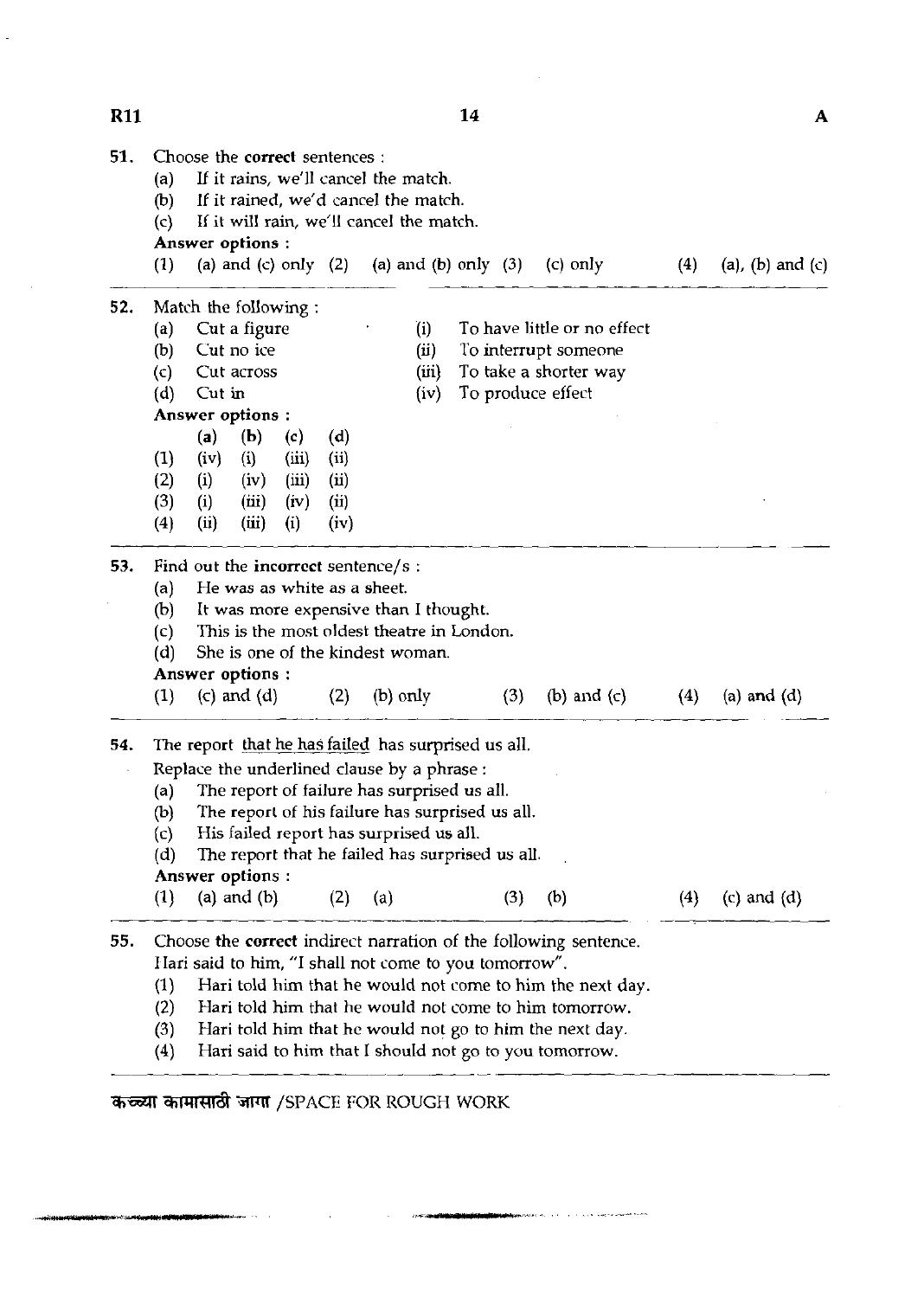| 56. | He could not put by anything for the rainy days.                 |                                           |       |      |       |                                                                                                |     |       |              |     |             |
|-----|------------------------------------------------------------------|-------------------------------------------|-------|------|-------|------------------------------------------------------------------------------------------------|-----|-------|--------------|-----|-------------|
|     | (1)                                                              | save                                      |       |      | (2)   | Select the most appropriate meaning of the underlined phrase in the above sentence.<br>collect | (3) | read  |              | (4) | kill        |
|     |                                                                  |                                           |       |      |       |                                                                                                |     |       |              |     |             |
| 57. | Give antonym of the following words.<br>Lament, Scatter          |                                           |       |      |       |                                                                                                |     |       |              |     |             |
|     | (1)                                                              | rejoice, gather                           |       |      | (2)   | sad, collect                                                                                   | (3) |       | mourn, store | (4) | chaste, gay |
| 58. |                                                                  |                                           |       |      |       | Identify adjective clause in the following sentences :                                         |     |       |              |     |             |
|     | (1)                                                              |                                           |       |      |       | Jeffrey is the bad boy who stole the apples.                                                   |     |       |              |     |             |
|     | (2)                                                              |                                           |       |      |       | The whole country was sadden when Oswald assassinated Kennedy.                                 |     |       |              |     |             |
|     | (3)                                                              |                                           |       |      |       | The teachers all agreed that the boy was innocent.                                             |     |       |              |     |             |
|     | (4)                                                              |                                           |       |      |       | As soon as he arrives, we will have lunch.                                                     |     |       |              |     |             |
| 59. | Match the following underlined words with their parts of speech. |                                           |       |      |       |                                                                                                |     |       |              |     |             |
|     | (a)                                                              |                                           |       |      |       | They are men of like build and stature                                                         |     | (i)   | Noun         |     |             |
|     | (b)                                                              | Like as a father pitieth his own children |       |      |       |                                                                                                |     | (ii)  | Verb         |     |             |
|     | (c)                                                              | Children like sweets                      |       |      |       |                                                                                                |     | (iii) | Adverb       |     |             |
|     | (d)                                                              | We shall not see his like again           |       |      |       |                                                                                                |     | (iv)  | Adjective    |     |             |
|     | (e)                                                              | Don't talk like that                      |       |      |       |                                                                                                |     | (v)   | Preposition  |     |             |
|     |                                                                  | Answer options :                          |       |      |       |                                                                                                |     |       |              |     |             |
|     |                                                                  | (a)                                       | (b)   | (c)  | (d)   | (e)                                                                                            |     |       |              |     |             |
|     | (1)                                                              | (iv)                                      | (iii) | (ii) | (i)   | (v)                                                                                            |     |       |              |     |             |
|     | (2)                                                              | (iii)                                     | (iv)  | (v)  | (ii)  | (i)                                                                                            |     |       |              |     |             |
|     | (3)                                                              | (iv)                                      | (v)   | (i)  | (ii)  | (iii)                                                                                          |     |       |              |     |             |
|     | (4)                                                              | (ii)                                      | (i)   | (iv) | (iii) | (v)                                                                                            |     |       |              |     |             |
| 60. | Match the following to fill in the blanks :                      |                                           |       |      |       |                                                                                                |     |       |              |     |             |
|     | (a)                                                              |                                           |       |      |       | Good wine needs no $\_\_\_\_\$ .                                                               |     | (i)   | <b>Eggs</b>  |     |             |
|     | (b)                                                              |                                           |       |      |       | Two _____ are better than one.                                                                 |     | (ii)  | <b>Bush</b>  |     |             |
|     | (c)                                                              |                                           |       |      |       | The game is not worth the $\frac{1}{1}$ .                                                      |     | (iii) | Heads        |     |             |
|     | (d)                                                              |                                           |       |      |       | Do not put all your ____ in one basket.                                                        |     | (iv)  | Candle       |     |             |
|     |                                                                  | Answer options :                          |       |      |       |                                                                                                |     |       |              |     |             |
|     |                                                                  | (a)                                       | (b)   | (c)  | (d)   |                                                                                                |     |       |              |     |             |
|     | (1)                                                              | (iii)                                     | (ii)  | (i)  | (iv)  |                                                                                                |     |       |              |     |             |
|     | (2)                                                              | (ii)                                      | (iii) | (i)  | (iv)  |                                                                                                |     |       |              |     |             |
|     | (3)                                                              | (ii)                                      | (iii) | (iv) | (i)   |                                                                                                |     |       |              |     |             |
|     | $\left( 4\right)$                                                | (iii)                                     | (ii)  | (iv) | (i)   |                                                                                                |     |       |              |     |             |

 $\mathcal{L}^{\text{max}}(\mathbf{S})$  , we have a set  $\mathcal{L}^{\text{max}}$ 

कच्च्या कामासाठी जागा /SPACE FOR ROUGH WORK

in our subset  $\hat{r}^{(i)}$  , where  $\hat{r}^{(i)}$  and  $\hat{r}^{(i)}$ 

**P.T.O.** 

l.

 $\mathbf{A}$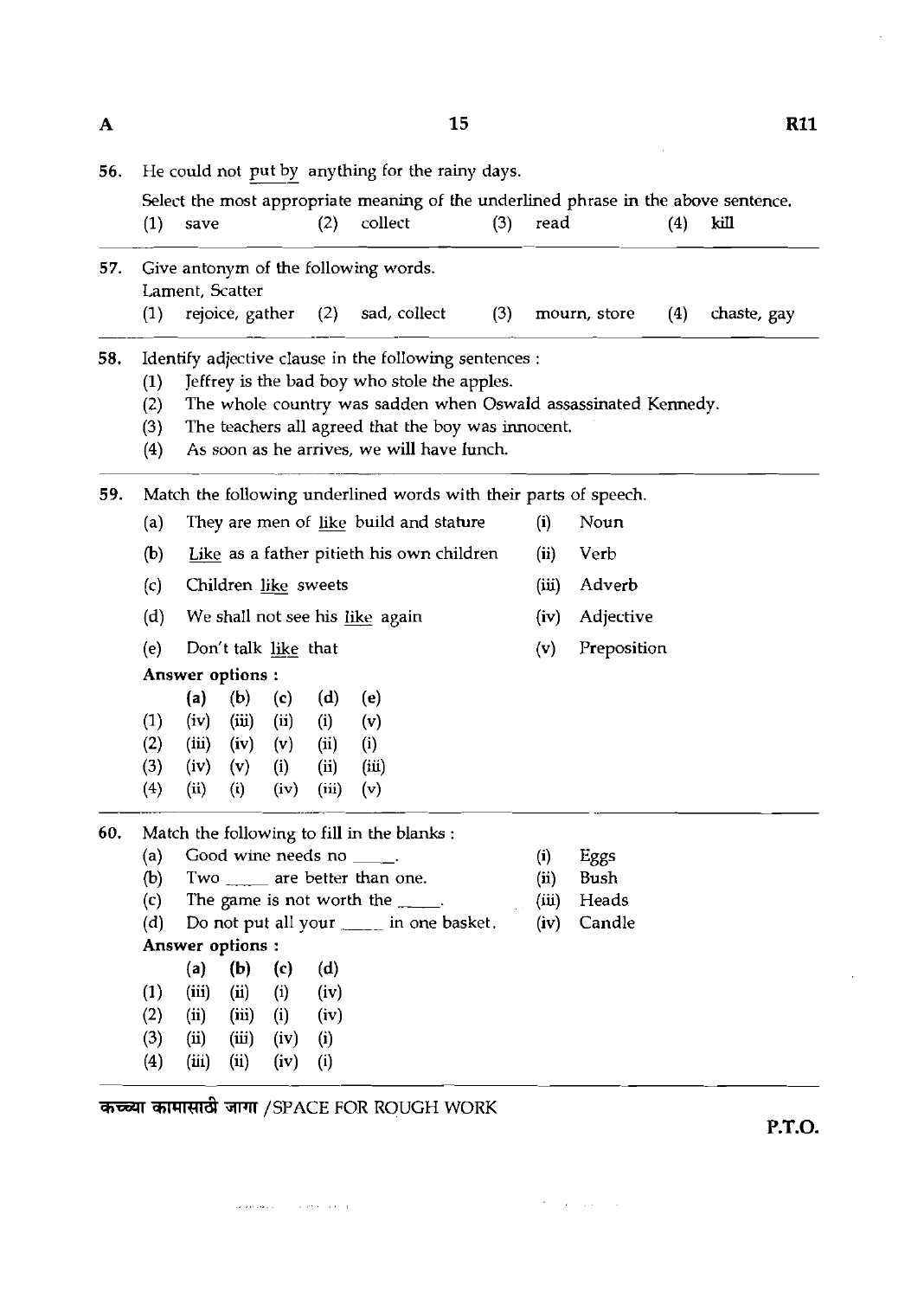| 終日                            |                                                                                                                                                                                                                                                                                                                                                                                                             |                                                                                                                                                                                                                                                                                                |         |               | 16         |     |                                               |                   | A               |  |  |
|-------------------------------|-------------------------------------------------------------------------------------------------------------------------------------------------------------------------------------------------------------------------------------------------------------------------------------------------------------------------------------------------------------------------------------------------------------|------------------------------------------------------------------------------------------------------------------------------------------------------------------------------------------------------------------------------------------------------------------------------------------------|---------|---------------|------------|-----|-----------------------------------------------|-------------------|-----------------|--|--|
| $\Delta\mathcal{V}_{\rm eff}$ | Identify the correct sentence/s:<br>Robinsons are away this weekend.<br>(a)<br>Computers are an important research tool.<br>(b)<br>He shook with the fear.<br>(c)<br>Answer options:                                                                                                                                                                                                                        |                                                                                                                                                                                                                                                                                                |         |               |            |     |                                               |                   |                 |  |  |
|                               | (1)                                                                                                                                                                                                                                                                                                                                                                                                         | Only (a)                                                                                                                                                                                                                                                                                       | (2)     | Only $(b)$    |            | (3) | Only $(c)$                                    | (4)               | All the above   |  |  |
| 92.                           |                                                                                                                                                                                                                                                                                                                                                                                                             | Fill in the blank:                                                                                                                                                                                                                                                                             |         |               |            |     |                                               |                   |                 |  |  |
|                               | (1)                                                                                                                                                                                                                                                                                                                                                                                                         | The children ignored all the other food and made a ___________ for the cakes.<br>straight line                                                                                                                                                                                                 | (2)     | beeline       |            | (3) | beehive                                       | (4)               | circle          |  |  |
| $0.3$ .                       | (a)<br>(b)<br>(c)<br>(d)                                                                                                                                                                                                                                                                                                                                                                                    | Identify the sentence/s which is/are incorrect.<br>Neither my mother nor my father went to University.<br>I neither know nor care what's happened to him.<br>They speak neither Marathi nor Hindi but a curious mixture of both.<br>I neither insulted him nor his friend.<br>Answer options : |         |               |            |     |                                               |                   |                 |  |  |
|                               | (1)                                                                                                                                                                                                                                                                                                                                                                                                         | (a), (b) (2)                                                                                                                                                                                                                                                                                   |         | $(c)$ , $(d)$ |            | (3) | $(b)$ , $(c)$                                 | (4)               | only $(d)$      |  |  |
| 64.                           | (1)<br>(3)                                                                                                                                                                                                                                                                                                                                                                                                  | Which mood is used in the following sentence :<br>God bless you!<br>Subjunctive<br>Imperative                                                                                                                                                                                                  |         |               | (2)<br>(4) |     | Indicative<br>None of the above               |                   |                 |  |  |
| 65.                           | Identify the meaning of underlined idiom in the following sentence :<br>He was dressed up like a dog's dinner.                                                                                                                                                                                                                                                                                              |                                                                                                                                                                                                                                                                                                |         |               |            |     |                                               |                   |                 |  |  |
|                               | (1)<br>(3)                                                                                                                                                                                                                                                                                                                                                                                                  | poorly dressed<br>over-dressed in a showy-way                                                                                                                                                                                                                                                  |         |               | (2)<br>(4) |     | dressed in a traditional way<br>civil dressed |                   |                 |  |  |
| 56.                           | (1)                                                                                                                                                                                                                                                                                                                                                                                                         | Discipline is on the wane in schools and colleges, these days.<br>Identify the correct meaning of the underlined.<br>spreading                                                                                                                                                                 | (2)     | increasing    |            |     | $(3)$ spirraling                              | (4)               | decreasing      |  |  |
| 67.                           | Which of the following sentence/s is/are correct :<br>If I had known that you were coming, I have met you at the airport.<br>(a)<br>If I had known that you were coming, I have meet you at the airport.<br>(b)<br>If I had known that you were coming, I would have met you at the airport.<br>(c)<br>If I had known that you were coming, I would have meet you at the airport.<br>(d)<br>Answer options: |                                                                                                                                                                                                                                                                                                |         |               |            |     |                                               |                   |                 |  |  |
|                               | (1)                                                                                                                                                                                                                                                                                                                                                                                                         |                                                                                                                                                                                                                                                                                                | (2) (c) |               |            | (3) |                                               | (a) and (b) $(4)$ | $(c)$ and $(a)$ |  |  |

**-- c,,** C~T a;mrmdt **Wrr** /sr'ACE FOIi liOUGN WORK

 $\beta \mapsto \beta$  , associated by  $\beta \geq 2 \beta$  over  $\beta \in \mathcal{A}$  , with particular  $\frac{1}{2}$ 

.<br>Markan kumu

 $\mathcal{L}^{\text{max}}_{\text{max}}$  and  $\mathcal{L}^{\text{max}}_{\text{max}}$ 

 $\sim 10^{11}$ 

**All Constants of the control of the Constants of the Constant of the Constants of the Constant of the Constants of the Constants of the Constant of the Constant of the Constant of the Constant of the Constant of the Const**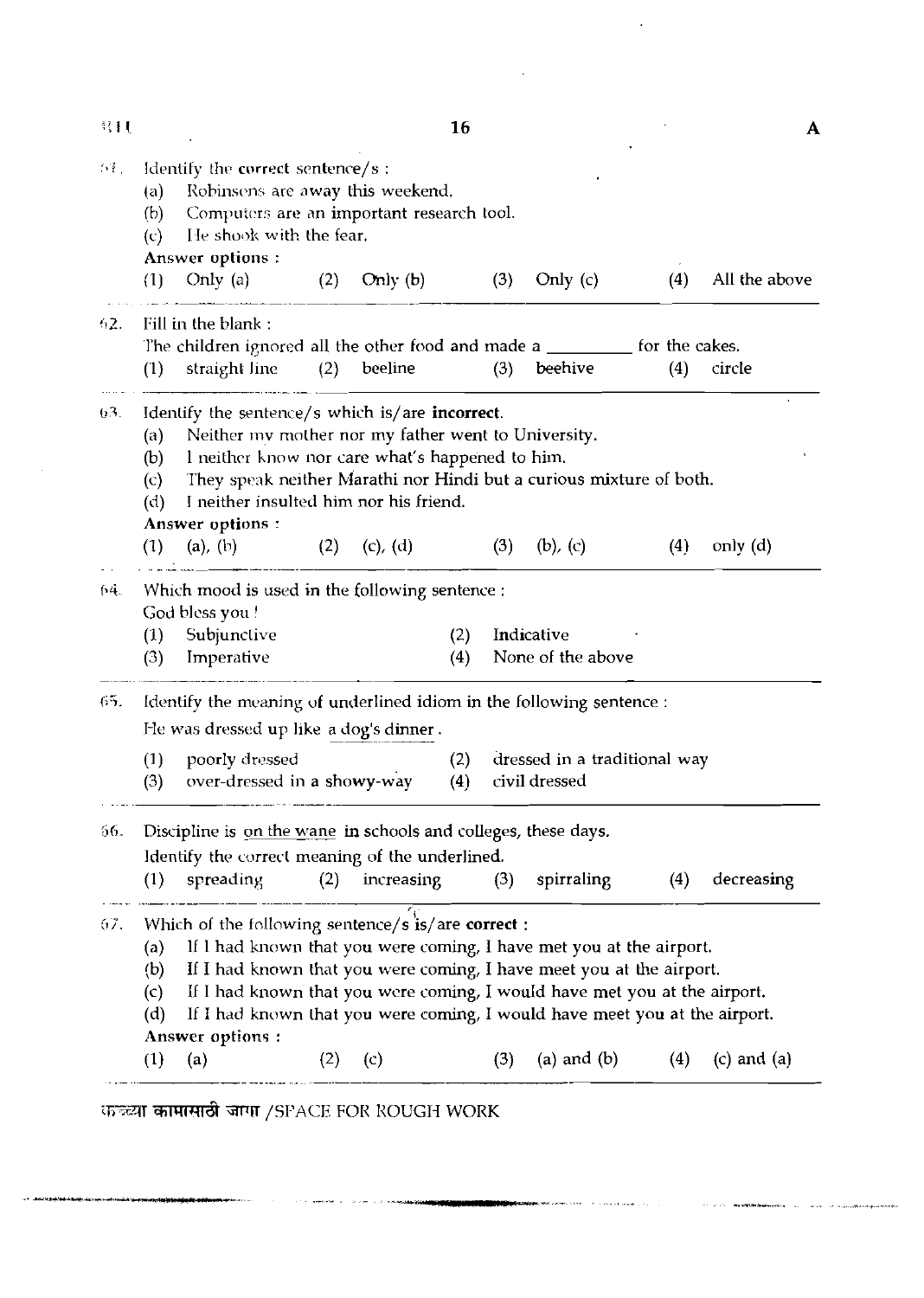|  |  | <b>68.</b> Choose the <b>incorrect</b> sentences. |
|--|--|---------------------------------------------------|
|  |  |                                                   |

- (a) Each of the candidates are well qualified.<br>(b) Neither of those choices were attractive.
- (b) Neither of those choices were attractive.<br>(c) My family are punctual and hard-worki
- My family are punctual and hard-working people.

Answer options :

- (1) (a) only (2) (a) and (c) only (3) (a) and (c) only (3) (a) and (c) only (4) (a), (b) and (c)
- (a) and (b) only

**69.** "You should take the job, Frank". Said Lee.

Select the most appropriate indirect narration of the above sentence.

- (1) Lee said that Frank should take the job.<br>(2) Lee suggested that Frank should take the
- (2) Lee suggested that Frank should take the job.<br>(3) Lee encouraged Frank to take the job.
- (3) Lee encouraged Frank to take the job.<br>(4) Lee said to Frank that he should have
- Lee said to Frank that he should have taken the job.

**70.** Identify the sentence/s having noun clause, in it/them..

- (a) The problem is who will bell the cat.<br>(b) Who stole the diamond is a mystery.
- Who stole the diamond is a mystery.
- (c) The boy who sang a song is my brother.

Answer options :

- 
- (1) Only (a) and (c)  $(2)$  Only (c)  $(3)$  Only (a) and (b)  $(4)$  Only (b) Only (b) and  $(c)$

- (a) Leap years that have 366 days contain an extra day in February.
	- Leap years, which have 366 days, contain an extra day in February.

### Answer options :

| 71. | Choose the correct sentence : |                                                                                                   |     |                    |  |  |  |  |  |  |  |
|-----|-------------------------------|---------------------------------------------------------------------------------------------------|-----|--------------------|--|--|--|--|--|--|--|
|     | (a)                           | Leap years that have 366 days contain an extra day in Feb                                         |     |                    |  |  |  |  |  |  |  |
|     | (b)                           | Leap years, which have 366 days, contain an extra day in                                          |     |                    |  |  |  |  |  |  |  |
|     |                               | Answer options:                                                                                   |     |                    |  |  |  |  |  |  |  |
|     |                               | $(1)$ (a) only                                                                                    | (2) | $(b)$ only $\cdot$ |  |  |  |  |  |  |  |
|     | (3)                           | Both (a) and (b)                                                                                  | (4) | None of the above  |  |  |  |  |  |  |  |
|     |                               | <b>72.</b> Give antonym of the following words :<br>$\sigma$ and $\sigma$ is the same in $\sigma$ |     |                    |  |  |  |  |  |  |  |

- **72.** Give antonym of the following words : Convex, famous, Kernel
	- (1) curved, known, officer (2) concave, obscure, shell
	- **(3)** dusk, gloomy, attack (4) stale, reputed, cover

### **73.** Change the following simple sentence into compound sentence. Climbing up the tree, he plucked some mangoes.

- (a) He climbed up the tree and plucked some mangoes.
- (b) He climbed up the tree to plucked some mangoes.
- Answer options :
- (1) (a) only **(2)** (b) only

 $\sqrt{2}$  and  $\sqrt{2}$ 

(3) Both (a) and (b)  $(4)$  None of the above (1) (a) only (2) (b) only (3) Both (a) and (b) (4) None of  $\overline{\mathbf{3}}$ 

and a straight and an experience of the contract of the state of the state of the state of the state of the state of the state of the state of the state of the state of the state of the state of the state of the state of t

**P.T.O.**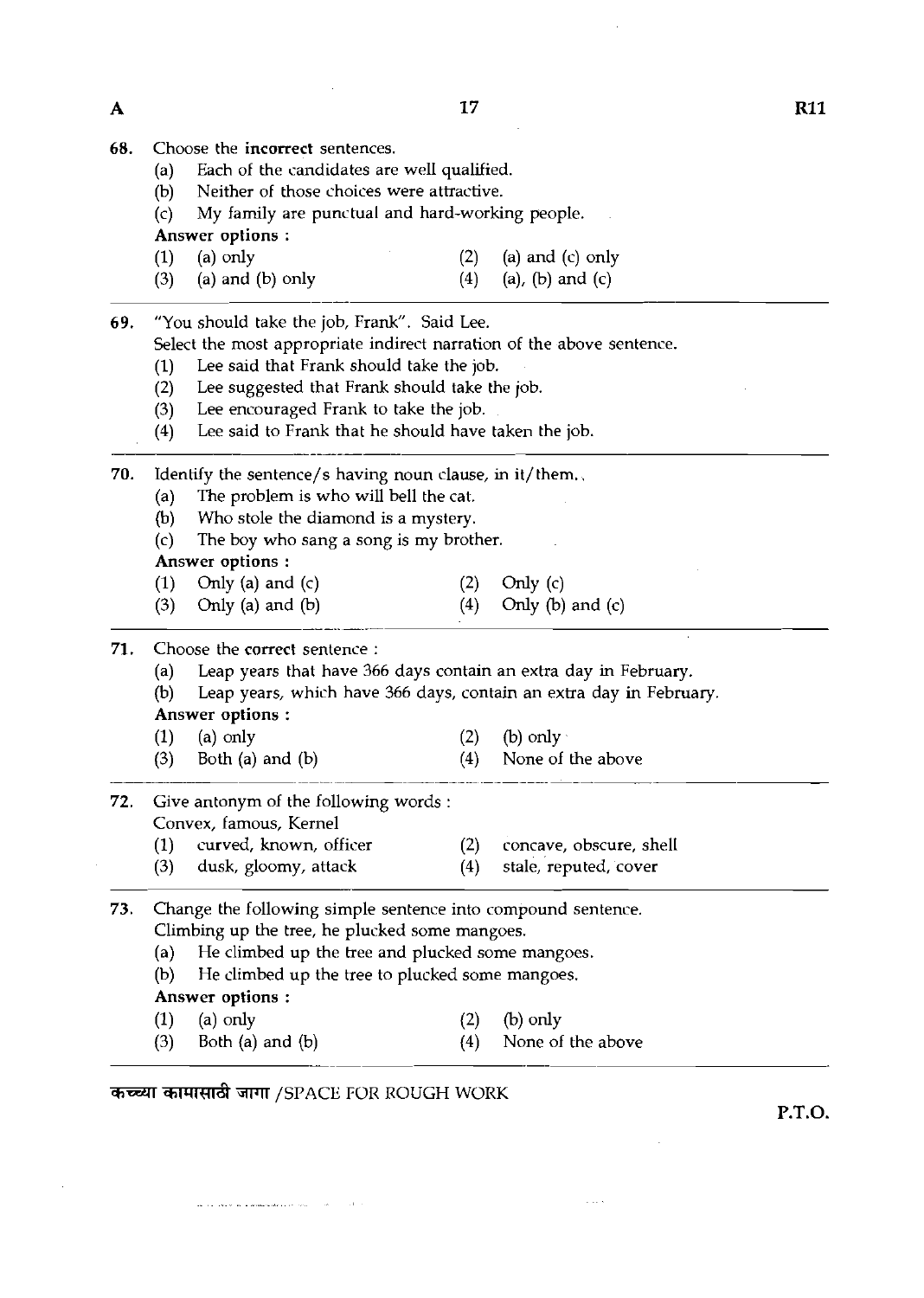$\overline{\mathbf{A}}$ 

**74.** Identify the incorrect meaning of the following word :

|            | (2)                                                                                      | a tool that has a long blade with sharp points                         |               |            |                                                             |     |               |  |  |  |
|------------|------------------------------------------------------------------------------------------|------------------------------------------------------------------------|---------------|------------|-------------------------------------------------------------|-----|---------------|--|--|--|
|            | (3)                                                                                      | to dream something                                                     |               |            |                                                             |     |               |  |  |  |
|            | (4)                                                                                      | past tense of see                                                      |               |            |                                                             |     |               |  |  |  |
| 75.        | Their shops are a by word for good value. Identify the correct meaning of the underlined |                                                                        |               |            |                                                             |     |               |  |  |  |
|            |                                                                                          | word in the given context:                                             |               |            |                                                             |     |               |  |  |  |
|            | (1)                                                                                      | a person or thing that is well-known for a particular quality          |               |            |                                                             |     |               |  |  |  |
|            | (2)                                                                                      | important in showing moral values                                      |               |            |                                                             |     |               |  |  |  |
|            | (3)                                                                                      | important shop in the town                                             |               |            |                                                             |     |               |  |  |  |
|            | (4)                                                                                      | famous shop in the town                                                |               |            |                                                             |     |               |  |  |  |
| 76.        |                                                                                          | Choose the words having meaning opposite to that of INTREPID :         |               |            |                                                             |     |               |  |  |  |
|            | (a)                                                                                      | Pusillanimous<br>(b)                                                   | Timorous      | (c)        | Timid                                                       | (d) | Undaunted     |  |  |  |
|            |                                                                                          | Answer options :                                                       |               |            |                                                             |     |               |  |  |  |
|            | (1)                                                                                      | $(c)$ only                                                             | (2)           |            | (a) and $(c)$ only                                          |     |               |  |  |  |
|            | (3)                                                                                      | $(a)$ , $(b)$ and $(c)$ only                                           | (4)           |            | (a), (b), (c) and (d)                                       |     |               |  |  |  |
| 77.        |                                                                                          | Identify the correct sentence/s :                                      |               |            |                                                             |     |               |  |  |  |
|            | (a)                                                                                      | The Machine Gunners was one of Robert Westall's most successful books. |               |            |                                                             |     |               |  |  |  |
|            | (b)                                                                                      | Among the people invited was the mayor.                                |               |            |                                                             |     |               |  |  |  |
|            | (c)                                                                                      | They have been playing since four O'clock.                             |               |            |                                                             |     |               |  |  |  |
|            |                                                                                          |                                                                        |               |            |                                                             |     |               |  |  |  |
|            |                                                                                          | Answer options:                                                        |               |            |                                                             |     |               |  |  |  |
|            | (1)                                                                                      | (a), (b) and (c) $(2)$                                                 | (b) and $(c)$ | (3)        | Only $(c)$                                                  | (4) | (a) and $(c)$ |  |  |  |
|            |                                                                                          | India stands for peace.                                                |               |            |                                                             |     |               |  |  |  |
|            |                                                                                          | That should be known to everybody.                                     |               |            |                                                             |     |               |  |  |  |
|            |                                                                                          | Change the above sentences into complex sentence :                     |               |            |                                                             |     |               |  |  |  |
|            | (a)                                                                                      | India stands for peace should be known to everybody.                   |               |            |                                                             |     |               |  |  |  |
|            | (b)                                                                                      | It should be known to everybody that India stands for peace.           |               |            |                                                             |     |               |  |  |  |
|            |                                                                                          | Answer options:                                                        |               |            |                                                             |     |               |  |  |  |
|            | (1)                                                                                      | $(a)$ only                                                             | (2)           | $(b)$ only |                                                             |     |               |  |  |  |
|            | (3)                                                                                      | Both $(a)$ and $(b)$                                                   | (4)           |            | None of the above                                           |     |               |  |  |  |
|            |                                                                                          | Fill in the blanks:                                                    |               |            |                                                             |     |               |  |  |  |
|            | (a)                                                                                      |                                                                        |               |            |                                                             |     |               |  |  |  |
|            | (b)                                                                                      | I'll be ______________ all day on Sunday.                              |               |            |                                                             |     |               |  |  |  |
|            | (c)                                                                                      | I'm-<br>ask him to return my money.                                    |               |            |                                                             |     |               |  |  |  |
|            |                                                                                          | Answer options:                                                        |               |            |                                                             |     |               |  |  |  |
| 78.<br>79. | (1)                                                                                      | will see, slept, going to                                              | (2)           |            | seeing, slept, going to<br>(4) will see, sleeping, going to |     |               |  |  |  |

**R11** 

Saw<br>(1)

(1) to cut something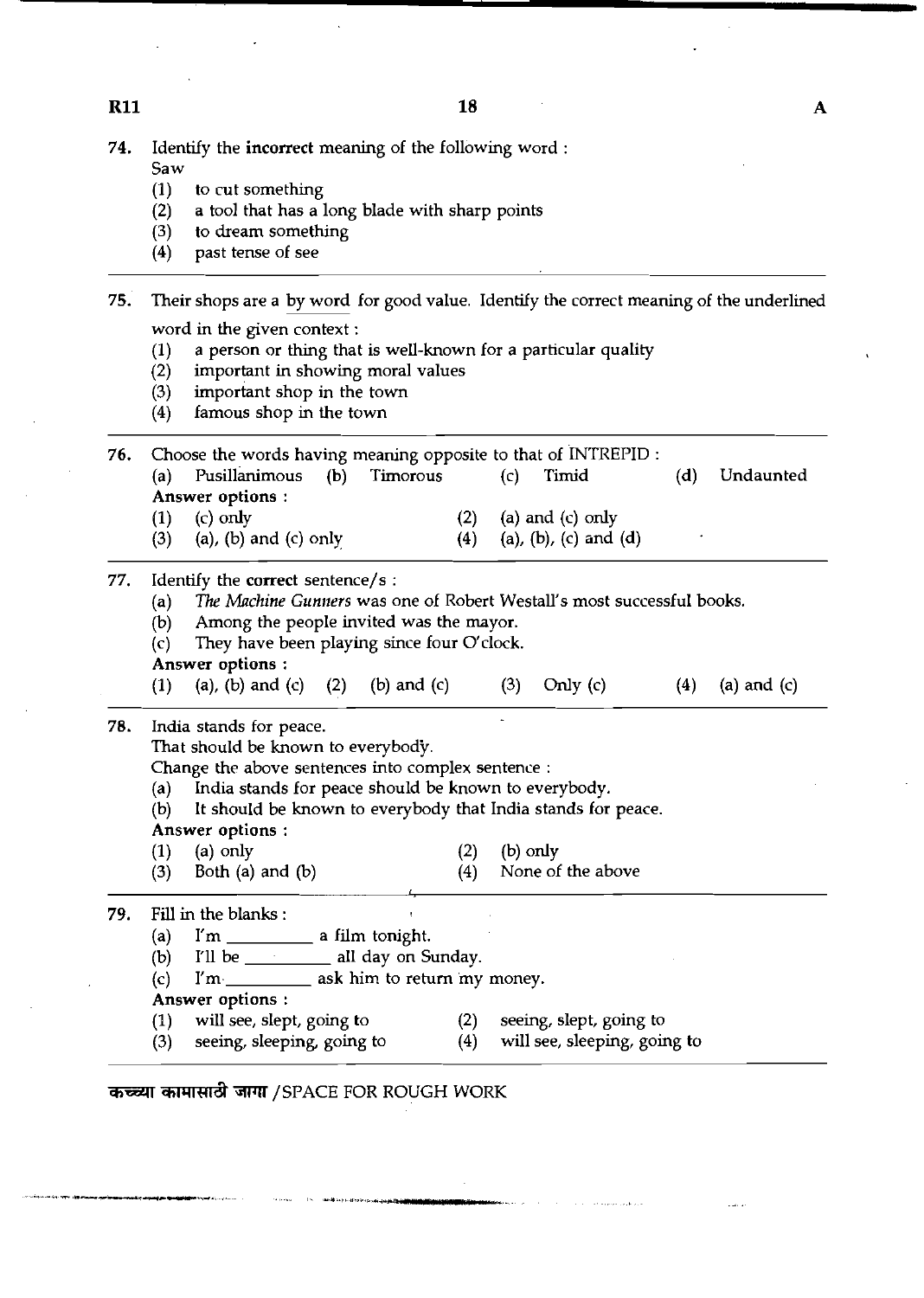19

| 80. | Fill in the blanks:                                                                                                                                                                                              |                                                                     |                             |       |                                             |                      |                                 |                                                                         |     |                  |  |  |  |
|-----|------------------------------------------------------------------------------------------------------------------------------------------------------------------------------------------------------------------|---------------------------------------------------------------------|-----------------------------|-------|---------------------------------------------|----------------------|---------------------------------|-------------------------------------------------------------------------|-----|------------------|--|--|--|
|     | If you __________ hard, you would get a first class.<br>(a)<br>If you __________ two packets of detergent, you'll get a third packet free.<br>(b)<br>If you _______ me, I would have lent you some money.<br>(c) |                                                                     |                             |       |                                             |                      |                                 |                                                                         |     |                  |  |  |  |
|     |                                                                                                                                                                                                                  |                                                                     |                             |       |                                             |                      |                                 |                                                                         |     |                  |  |  |  |
|     |                                                                                                                                                                                                                  |                                                                     |                             |       |                                             |                      |                                 |                                                                         |     |                  |  |  |  |
|     |                                                                                                                                                                                                                  | Answer options :                                                    |                             |       |                                             |                      |                                 |                                                                         |     |                  |  |  |  |
|     | study, bought, ask<br>(1)                                                                                                                                                                                        |                                                                     |                             |       |                                             | (2)                  |                                 | study, bought, asked                                                    |     |                  |  |  |  |
|     | studying, buy, had asked<br>(3)                                                                                                                                                                                  |                                                                     |                             |       |                                             |                      |                                 | studied, buy, had asked                                                 |     |                  |  |  |  |
| 81. |                                                                                                                                                                                                                  | Give synonym of the following words.<br>Obstinate, Slander, Thrifty |                             |       |                                             |                      |                                 |                                                                         |     |                  |  |  |  |
|     | (1)                                                                                                                                                                                                              |                                                                     |                             |       | disease, vilification, headstrong           | (2)                  | filthy, smear, sparing          |                                                                         |     |                  |  |  |  |
|     | (3)<br>hidden, thin, economical                                                                                                                                                                                  |                                                                     |                             |       |                                             |                      | stubborn, defamation, frugal    |                                                                         |     |                  |  |  |  |
| 82. |                                                                                                                                                                                                                  | Change the following sentence into passive voice :                  |                             |       |                                             |                      |                                 |                                                                         |     |                  |  |  |  |
|     | We saw them go out.                                                                                                                                                                                              |                                                                     |                             |       |                                             |                      |                                 |                                                                         |     |                  |  |  |  |
|     | They were seen gone out<br>(1)                                                                                                                                                                                   |                                                                     |                             |       |                                             |                      | (2)<br>They have seen to go out |                                                                         |     |                  |  |  |  |
|     | They saw us to go out<br>(3)                                                                                                                                                                                     |                                                                     |                             |       |                                             |                      |                                 | They were seen to go out                                                |     |                  |  |  |  |
| 83. |                                                                                                                                                                                                                  | Spot/identify the errors in the following sentence.                 |                             |       |                                             |                      |                                 |                                                                         |     |                  |  |  |  |
|     |                                                                                                                                                                                                                  | I was laying down when the phone bell rang.                         |                             |       |                                             |                      |                                 |                                                                         |     |                  |  |  |  |
|     | (a)                                                                                                                                                                                                              | Rang<br>(b)                                                         |                             |       | Laying                                      |                      | (c)                             | When                                                                    |     |                  |  |  |  |
|     | Answer options:                                                                                                                                                                                                  |                                                                     |                             |       |                                             |                      |                                 |                                                                         |     |                  |  |  |  |
|     | (1)                                                                                                                                                                                                              | $(a)$ only                                                          |                             | (2)   | $(b)$ only                                  |                      | (3)                             | $(c)$ only                                                              | (4) | (a), (b) and (c) |  |  |  |
| 84. | Identify the correct sentence.                                                                                                                                                                                   |                                                                     |                             |       |                                             |                      |                                 |                                                                         |     |                  |  |  |  |
|     | I was sure that I had met him before.<br>(a)                                                                                                                                                                     |                                                                     |                             |       |                                             |                      |                                 |                                                                         |     |                  |  |  |  |
|     | (b)                                                                                                                                                                                                              |                                                                     |                             |       |                                             |                      |                                 | On my last visit to Wixton I found that the village didn't change much. |     |                  |  |  |  |
|     | (c)                                                                                                                                                                                                              |                                                                     |                             |       | She admitted that she has stolen the watch. |                      |                                 |                                                                         |     |                  |  |  |  |
|     |                                                                                                                                                                                                                  | Answer options:                                                     |                             |       |                                             |                      |                                 |                                                                         |     |                  |  |  |  |
|     | (1)                                                                                                                                                                                                              | Only $(a)$                                                          |                             | (2)   |                                             |                      |                                 | Only (a) and (c) $(3)$ Only (b) and (c) $(4)$                           |     | Only $(c)$       |  |  |  |
| 85. |                                                                                                                                                                                                                  | Match the following:                                                |                             |       |                                             |                      |                                 |                                                                         |     |                  |  |  |  |
|     | (a)                                                                                                                                                                                                              | See eye to eye                                                      |                             |       | (i)                                         | Willing to           |                                 |                                                                         |     |                  |  |  |  |
|     | $\left(\mathbf{b}\right)$                                                                                                                                                                                        | See one's way                                                       |                             |       | (ii)                                        | to become very angry |                                 |                                                                         |     |                  |  |  |  |
|     | (c)                                                                                                                                                                                                              | See red                                                             |                             |       | (iii)                                       |                      |                                 | to make arrangements for                                                |     |                  |  |  |  |
|     | (d)                                                                                                                                                                                                              | See about                                                           |                             |       | (iv)                                        | to agree completely  |                                 |                                                                         |     |                  |  |  |  |
|     |                                                                                                                                                                                                                  | Answer options:                                                     |                             |       |                                             |                      |                                 |                                                                         |     |                  |  |  |  |
|     |                                                                                                                                                                                                                  | (a)<br>(b)                                                          | $\left( \mathbf{c} \right)$ | (d)   |                                             |                      |                                 |                                                                         |     |                  |  |  |  |
|     | $\left(1\right)$                                                                                                                                                                                                 | (ii)<br>(iv)                                                        | (iii)                       | (i)   |                                             |                      |                                 |                                                                         |     |                  |  |  |  |
|     | (2)                                                                                                                                                                                                              | (iv)<br>(iii)                                                       | (ii)                        | (i)   |                                             |                      |                                 |                                                                         |     |                  |  |  |  |
|     | (3)                                                                                                                                                                                                              | (iv)<br>(i)                                                         | (ii)                        | (iii) |                                             |                      |                                 |                                                                         |     |                  |  |  |  |
|     | (4)                                                                                                                                                                                                              | (i)<br>(iv)                                                         | (ii)                        | (iii) |                                             |                      |                                 |                                                                         |     |                  |  |  |  |
|     |                                                                                                                                                                                                                  |                                                                     |                             |       |                                             |                      |                                 |                                                                         |     |                  |  |  |  |

कच्च्या कामासाठी जागा /SPACE FOR ROUGH WORK

 $\ddot{\phantom{a}}$ 

P.T.O.

 $\overline{\mathbf{A}}$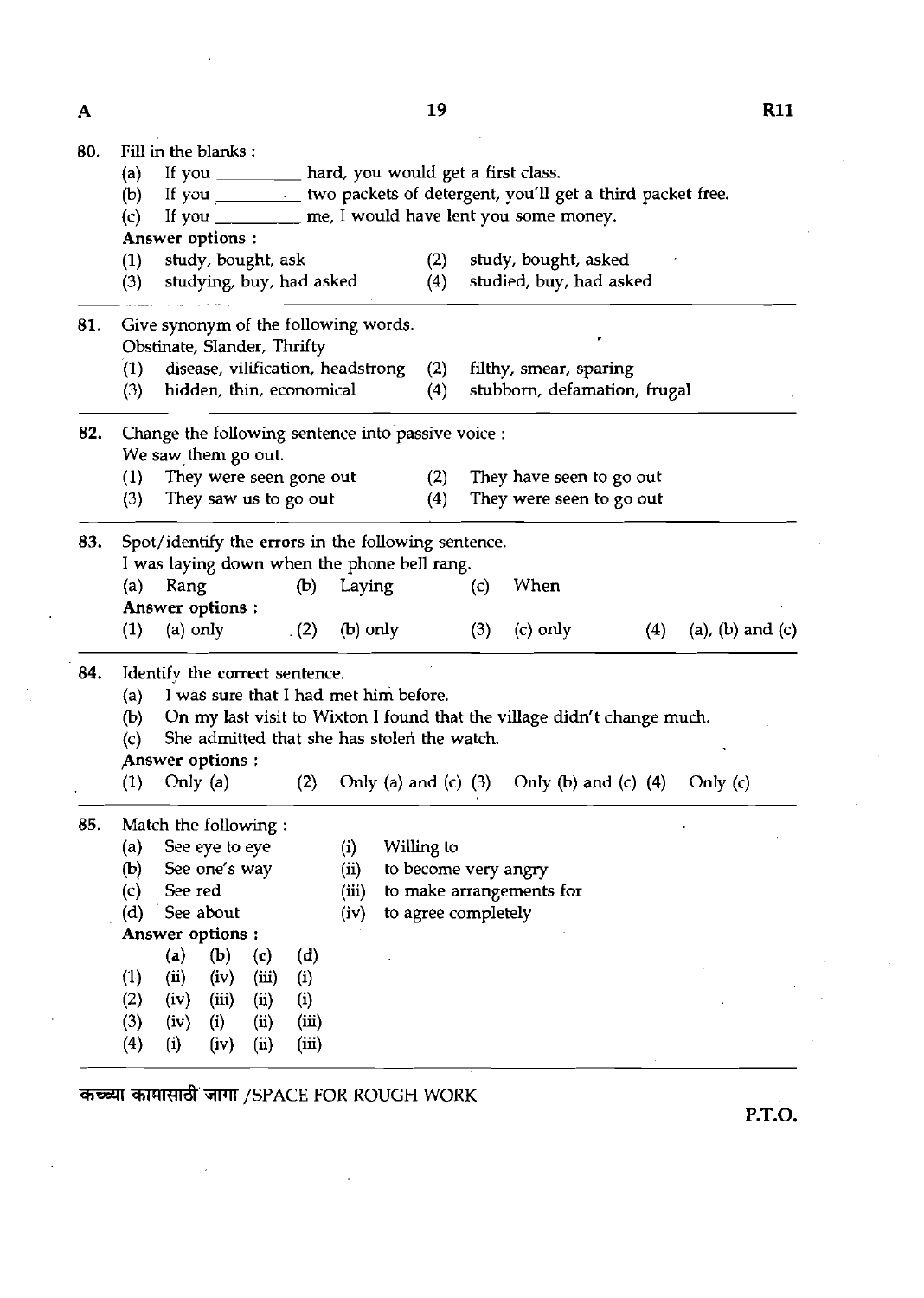| 86. |                           | Choose the words having similar meanings :                                                                                                                                                                                                                                                                                                                                                             |                   |       |     |                    |                                    |     |                                              |  |
|-----|---------------------------|--------------------------------------------------------------------------------------------------------------------------------------------------------------------------------------------------------------------------------------------------------------------------------------------------------------------------------------------------------------------------------------------------------|-------------------|-------|-----|--------------------|------------------------------------|-----|----------------------------------------------|--|
|     | (a)                       | <b>ADIPOSE</b><br>Answer options :                                                                                                                                                                                                                                                                                                                                                                     | (b) OLEAGINOUS    |       |     | (c)                | <b>FATTY</b>                       |     |                                              |  |
|     | (1)                       | $(a)$ and $(b)$ only                                                                                                                                                                                                                                                                                                                                                                                   |                   |       | (2) | (a) and $(c)$ only |                                    |     |                                              |  |
|     | (3)                       | $(b)$ and $(c)$ only                                                                                                                                                                                                                                                                                                                                                                                   |                   |       | (4) | (a), (b) and $(c)$ |                                    |     |                                              |  |
| 87. |                           | Identify the correct sentence/s :                                                                                                                                                                                                                                                                                                                                                                      |                   |       |     |                    |                                    |     |                                              |  |
|     | (a)                       | The scissors are blunt.                                                                                                                                                                                                                                                                                                                                                                                |                   |       |     |                    |                                    |     |                                              |  |
|     | (b)                       | Statistics was always my worst subject.                                                                                                                                                                                                                                                                                                                                                                |                   |       |     |                    |                                    |     |                                              |  |
|     | (c)                       | The economics behind their policies are unreasonable.                                                                                                                                                                                                                                                                                                                                                  |                   |       |     |                    |                                    |     |                                              |  |
|     | (d)                       | The governing party usually do bad in mid term by-elections.                                                                                                                                                                                                                                                                                                                                           |                   |       |     |                    |                                    |     |                                              |  |
|     |                           | Answer options :                                                                                                                                                                                                                                                                                                                                                                                       |                   |       |     |                    |                                    |     |                                              |  |
|     | (1)                       | Only (a), (b), (c) (2) Only (b), (c), (d)                                                                                                                                                                                                                                                                                                                                                              |                   |       |     |                    |                                    |     |                                              |  |
|     | (3)                       | Only (a) and (c) $\qquad \qquad$                                                                                                                                                                                                                                                                                                                                                                       |                   |       | (4) | All the above      |                                    |     |                                              |  |
| 88. | Fill in the blanks.       |                                                                                                                                                                                                                                                                                                                                                                                                        |                   |       |     |                    |                                    |     |                                              |  |
|     | (a)                       | His excuses, ________ were not convincing, angered his sister.                                                                                                                                                                                                                                                                                                                                         |                   |       |     |                    |                                    |     |                                              |  |
|     |                           | (b) I made the dress I intend $\frac{1}{\sqrt{1-\frac{1}{\sqrt{1-\frac{1}{\sqrt{1-\frac{1}{\sqrt{1-\frac{1}{\sqrt{1-\frac{1}{\sqrt{1-\frac{1}{\sqrt{1-\frac{1}{\sqrt{1-\frac{1}{\sqrt{1-\frac{1}{\sqrt{1-\frac{1}{\sqrt{1-\frac{1}{\sqrt{1-\frac{1}{\sqrt{1-\frac{1}{\sqrt{1-\frac{1}{\sqrt{1-\frac{1}{\sqrt{1-\frac{1}{\sqrt{1-\frac{1}{\sqrt{1-\frac{1}{\sqrt{1-\frac{1}{\sqrt{1-\frac{1}{\sqrt{1-\$ |                   |       |     |                    |                                    |     |                                              |  |
|     | (c)                       | The organisers invited entries __________ did not exceed 1000 words.                                                                                                                                                                                                                                                                                                                                   |                   |       |     |                    |                                    |     |                                              |  |
|     |                           | Answer options :                                                                                                                                                                                                                                                                                                                                                                                       |                   |       |     |                    |                                    |     |                                              |  |
|     | (1)                       | since, to wear, that                                                                                                                                                                                                                                                                                                                                                                                   |                   |       |     |                    | $(2)$ which, to wear, that         |     |                                              |  |
|     | (3)                       | because, wearing, that                                                                                                                                                                                                                                                                                                                                                                                 |                   |       | (4) |                    | which, wearing, that               |     |                                              |  |
| 89. |                           | Match the following:                                                                                                                                                                                                                                                                                                                                                                                   |                   |       |     |                    |                                    |     |                                              |  |
|     | (a)                       | Fratricide                                                                                                                                                                                                                                                                                                                                                                                             |                   | (i)   |     |                    | Too strong to be defeated          |     |                                              |  |
|     | (b)                       | Numismatics                                                                                                                                                                                                                                                                                                                                                                                            |                   | (ii)  |     |                    | Repeating the actual words exactly |     |                                              |  |
|     | (c)                       | Verbatim                                                                                                                                                                                                                                                                                                                                                                                               |                   | (iii) |     | The study of coins |                                    |     |                                              |  |
|     | (d)                       | Invincible                                                                                                                                                                                                                                                                                                                                                                                             |                   | (iv)  |     |                    |                                    |     | The act of murdering one's brother or sister |  |
|     |                           | Answer options :                                                                                                                                                                                                                                                                                                                                                                                       |                   |       |     |                    |                                    |     |                                              |  |
|     |                           | $(a)$ $(b)$<br>(c)                                                                                                                                                                                                                                                                                                                                                                                     | (d)               |       |     |                    |                                    |     |                                              |  |
|     | (1)                       | (i)<br>(ii)<br>(iii)                                                                                                                                                                                                                                                                                                                                                                                   | (iv)              |       |     |                    |                                    |     |                                              |  |
|     | (2)                       | (iii)<br>(ii)<br>$\left( i\right)$<br>(iv)                                                                                                                                                                                                                                                                                                                                                             |                   |       |     |                    |                                    |     |                                              |  |
|     | (3)                       | (iv)<br>(iii)<br>(ii)<br>(i)                                                                                                                                                                                                                                                                                                                                                                           |                   |       |     |                    |                                    |     |                                              |  |
|     | (4)                       | (iii)<br>(iv)<br>$\left( i\right)$                                                                                                                                                                                                                                                                                                                                                                     | (i)               |       |     |                    |                                    |     |                                              |  |
| 90. |                           | Identify the correct sentence from the following sentences.                                                                                                                                                                                                                                                                                                                                            |                   |       |     |                    |                                    |     |                                              |  |
|     | (a)                       | Is there enough cake for everyone?                                                                                                                                                                                                                                                                                                                                                                     |                   |       |     |                    |                                    |     |                                              |  |
|     | (b)                       | I have enough had of your excuses.                                                                                                                                                                                                                                                                                                                                                                     |                   |       |     |                    |                                    |     |                                              |  |
|     | $\mathcal{L}(\mathsf{c})$ | I don't think he is really experienced enough for this sort of job.                                                                                                                                                                                                                                                                                                                                    |                   |       |     |                    |                                    |     |                                              |  |
|     | (d)                       | I hope my instructions are clear enough.                                                                                                                                                                                                                                                                                                                                                               |                   |       |     |                    |                                    |     |                                              |  |
|     |                           | Answer options :                                                                                                                                                                                                                                                                                                                                                                                       |                   |       |     |                    |                                    |     |                                              |  |
|     | (1)                       | (a), (b)                                                                                                                                                                                                                                                                                                                                                                                               | (b), $(c)$<br>(2) |       |     | (3)                | (a), (c), (d)                      | (4) | (a), (b), (d)                                |  |

and the contract of the second contract of the second contract of the second contract of the second contract of the second contract of the second contract of the second contract of the second contract of the second contrac

الأدامسة

.<br>Manazarta di Santa La

## $\overline{R11}$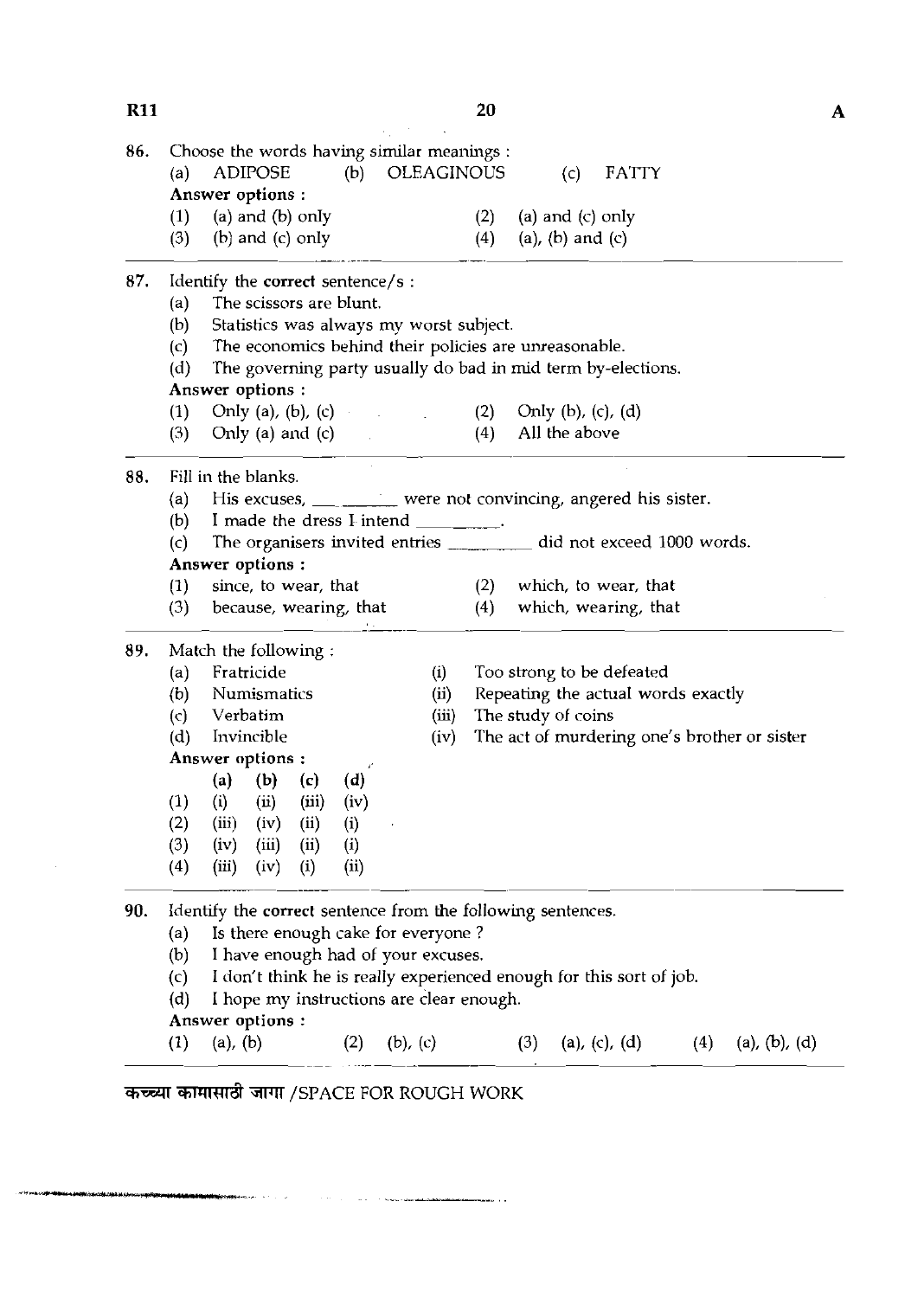| A   | 21                                                                |                                                                                                                                       |     |                                               |     |                                                            |     |             |  |  |  |  |
|-----|-------------------------------------------------------------------|---------------------------------------------------------------------------------------------------------------------------------------|-----|-----------------------------------------------|-----|------------------------------------------------------------|-----|-------------|--|--|--|--|
| 91. | Fill in the blanks in the responses to the given questions :      |                                                                                                                                       |     |                                               |     |                                                            |     |             |  |  |  |  |
|     | You haven't met my brother, have you?<br>(a)                      |                                                                                                                                       |     |                                               |     |                                                            |     |             |  |  |  |  |
|     | I haven't.                                                        |                                                                                                                                       |     |                                               |     |                                                            |     |             |  |  |  |  |
|     | You can swim well, can't you?<br>(b)                              |                                                                                                                                       |     |                                               |     |                                                            |     |             |  |  |  |  |
|     | I can't.                                                          |                                                                                                                                       |     |                                               |     |                                                            |     |             |  |  |  |  |
|     | There is nothing more to be done, is there?<br>(c)                |                                                                                                                                       |     |                                               |     |                                                            |     |             |  |  |  |  |
|     |                                                                   | there is.                                                                                                                             |     |                                               |     |                                                            |     |             |  |  |  |  |
|     |                                                                   | Answer options:                                                                                                                       |     |                                               |     |                                                            |     |             |  |  |  |  |
|     | (1)                                                               | Yes, yes, no $(2)$                                                                                                                    |     | No, no, yes $(3)$                             |     | No, yes, no $(4)$                                          |     | Yes, no, no |  |  |  |  |
| 92. |                                                                   | The eldest son worked on the farm, the second son worked in the blacksmith's shop,<br>the youngest son left home to seek his fortune. |     |                                               |     |                                                            |     |             |  |  |  |  |
|     | Choose the most appropriate alternative to complete the sentence. |                                                                                                                                       |     |                                               |     |                                                            |     |             |  |  |  |  |
|     | (1)                                                               | yet                                                                                                                                   | (2) | and                                           | (3) | but                                                        | (4) | then        |  |  |  |  |
| 93. |                                                                   | I feel guilty today because I've not paid you that cheque.                                                                            |     |                                               |     |                                                            |     |             |  |  |  |  |
|     | Identify the underlined clause in the above sentence.             |                                                                                                                                       |     |                                               |     |                                                            |     |             |  |  |  |  |
|     | (1)                                                               | Noun clause                                                                                                                           | (2) |                                               |     | Adjective clause (3) Adverb clause                         | (4) | Main clause |  |  |  |  |
| 94. | r<br>Choose the correct sentences :                               |                                                                                                                                       |     |                                               |     |                                                            |     |             |  |  |  |  |
|     | (a)                                                               | Can you tell me why are you late?                                                                                                     |     |                                               |     |                                                            |     |             |  |  |  |  |
|     | (b)                                                               | Do you think does your name indicate your personality?                                                                                |     |                                               |     |                                                            |     |             |  |  |  |  |
|     | (c)                                                               | Do you think you can mention social work and oceanography together?                                                                   |     |                                               |     |                                                            |     |             |  |  |  |  |
|     | <b>Answer options:</b>                                            |                                                                                                                                       |     |                                               |     |                                                            |     |             |  |  |  |  |
|     | (1)                                                               | $(c)$ only                                                                                                                            | (2) |                                               |     | (a) and (c) only (3) (b) and (c) only (4) (a), (b) and (c) |     |             |  |  |  |  |
| 95. |                                                                   | Change the following sentence into indirect speech :                                                                                  |     |                                               |     |                                                            |     |             |  |  |  |  |
|     |                                                                   | He said, "The horse died in the night".                                                                                               |     |                                               |     |                                                            |     |             |  |  |  |  |
|     | (1)                                                               |                                                                                                                                       |     | He said that the horse died in the night.     |     |                                                            |     |             |  |  |  |  |
|     | (2)                                                               |                                                                                                                                       |     | He says that the horse died in the night.     |     |                                                            |     |             |  |  |  |  |
|     | (3)                                                               |                                                                                                                                       |     | He said that the horse was died in the night. |     |                                                            |     |             |  |  |  |  |
|     | (4)                                                               |                                                                                                                                       |     | He said that the horse had died in the night. |     |                                                            |     |             |  |  |  |  |
|     |                                                                   |                                                                                                                                       |     |                                               |     |                                                            |     |             |  |  |  |  |

 $\mathbf{r}$ 

 $\hat{\beta}$  ,  $\hat{\beta}$  , where  $\hat{\beta}$  is the  $\hat{\beta}$ 

कच्च्या कामासाठी जागा /SPACE FOR ROUGH WORK

 $\hat{L}^{\pm}$  ,  $\hat{L}^{\pm}$ 

 $\ddot{\phantom{a}}$ 

**P.T.O.** 

 $\bar{\mathcal{L}}$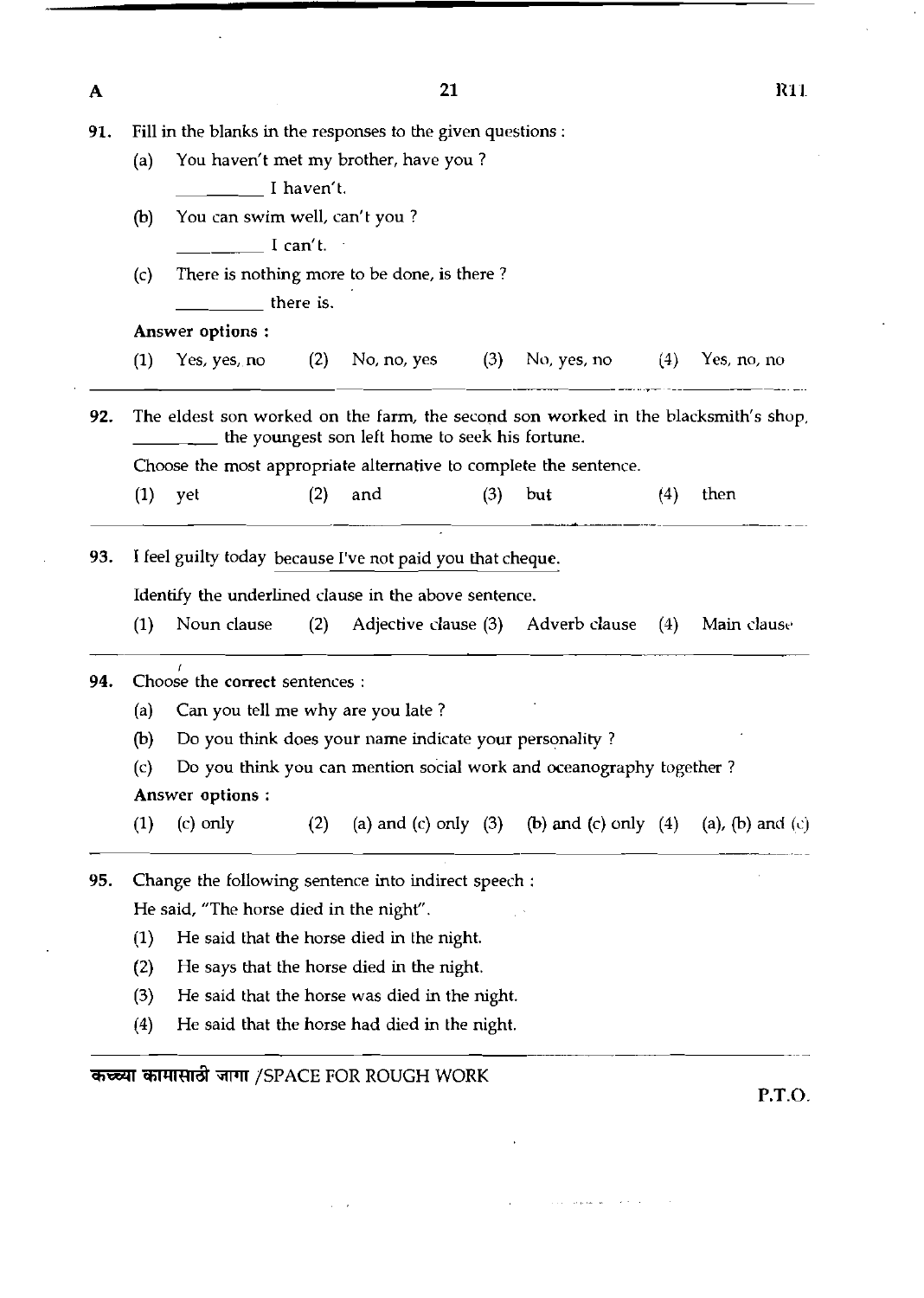### **R11**

Read the passage given below carefully and answer Question numbers **96** to 100 based on it.

Dilip Chitre (b. 1938) was educated in Baroda and Mumbai. He has been a teacher, painter, film-maker and magazine columnist. A winner of the Sahitya Akademi Award, Chitre has lived and taught in Ethiopia and the USA and was invited to participate in the Iowa University International Writing Programme. He is a bilingual writer and writes mostly in Marathi. His major translations (from Marathi into English) include *An Atrthology* of *Marathi Poetry,* (1945- 1965) and *Says Tuka* (1991). *Travelling in a Cage* (1980) is his first and only book of English poems. Exile, alienation, self-disintegration and death are the major themes in Chitre's poetry. It belongs essentially to the Modernist Movement, as it reflects cosmopolitan culture, an urban sensibility, uses oblique expressions and ironic tones.

'Father Returning Home', selected from *Travelling in a Cage,* is a deftly drawn word portrait of a commuter and his dull, drab and exhausting daily routine. Forced to return to stale food and painful isolation at home, the pathetic old man has no choice but to talk to himself. He is delinked from the present, including his family, and can only communicate with the buried past and unborn future dreaming about his ancestors and grandchildren. Characteristically, the poem is totally devoid of sentimentality despite its tender subject. The evocative imagery, subtle irony and the symbolic projection of the commuter as a modem nomad are the major devices which reinforce the theme of man's estrangement from a man-made world.

| (a)<br>(b)<br>(c)<br>(d) | (a)<br>drab<br>exile<br>Answer options: | alienation<br>commuter |           |                                    | (i)<br>(ii)<br>(iii) | (b)<br>uprooting<br>nomad |                                                                        |       |     |                         |
|--------------------------|-----------------------------------------|------------------------|-----------|------------------------------------|----------------------|---------------------------|------------------------------------------------------------------------|-------|-----|-------------------------|
|                          |                                         |                        |           |                                    |                      |                           |                                                                        |       |     |                         |
|                          |                                         |                        |           |                                    |                      |                           |                                                                        |       |     |                         |
|                          |                                         |                        |           |                                    |                      |                           |                                                                        |       |     |                         |
|                          |                                         |                        |           |                                    |                      | estrangement              |                                                                        |       |     |                         |
|                          |                                         |                        |           |                                    | (iv)                 | dull                      |                                                                        |       |     |                         |
|                          |                                         |                        |           |                                    |                      |                           |                                                                        |       |     |                         |
|                          | (a)                                     | (b)                    | (c)       | (d)                                |                      |                           |                                                                        |       |     |                         |
| (1)                      | (iv)                                    | (i)                    | (i)       | (iii)                              |                      |                           |                                                                        |       |     |                         |
| (2)                      | (iii)                                   | (iv)                   | (ii)      | (i)                                |                      |                           |                                                                        |       |     |                         |
| (3)                      | (ii)                                    | (iii)                  | (i)       | (iv)                               |                      |                           |                                                                        |       |     |                         |
| (4)                      | (i)                                     | (i)                    | (iii)     | (iv)                               |                      |                           |                                                                        |       |     |                         |
|                          |                                         |                        |           |                                    |                      |                           |                                                                        |       |     |                         |
| (a)                      |                                         |                        |           | (b)                                |                      |                           | (c)                                                                    | death | (d) | nature                  |
|                          |                                         |                        |           |                                    |                      |                           |                                                                        |       |     |                         |
| (1)                      |                                         |                        |           | (2)                                |                      |                           | (3)                                                                    | (d)   | (4) | $(a)$ , $(b)$ and $(c)$ |
|                          |                                         |                        | isolation | Answer options:<br>$(a)$ and $(b)$ |                      |                           | Dilip Chitre's poetry deals with _______<br>uprooting<br>(b) and $(c)$ |       |     |                         |

**कच्च्या कामासाठी जागा /SPACE FOR ROUGH WORK**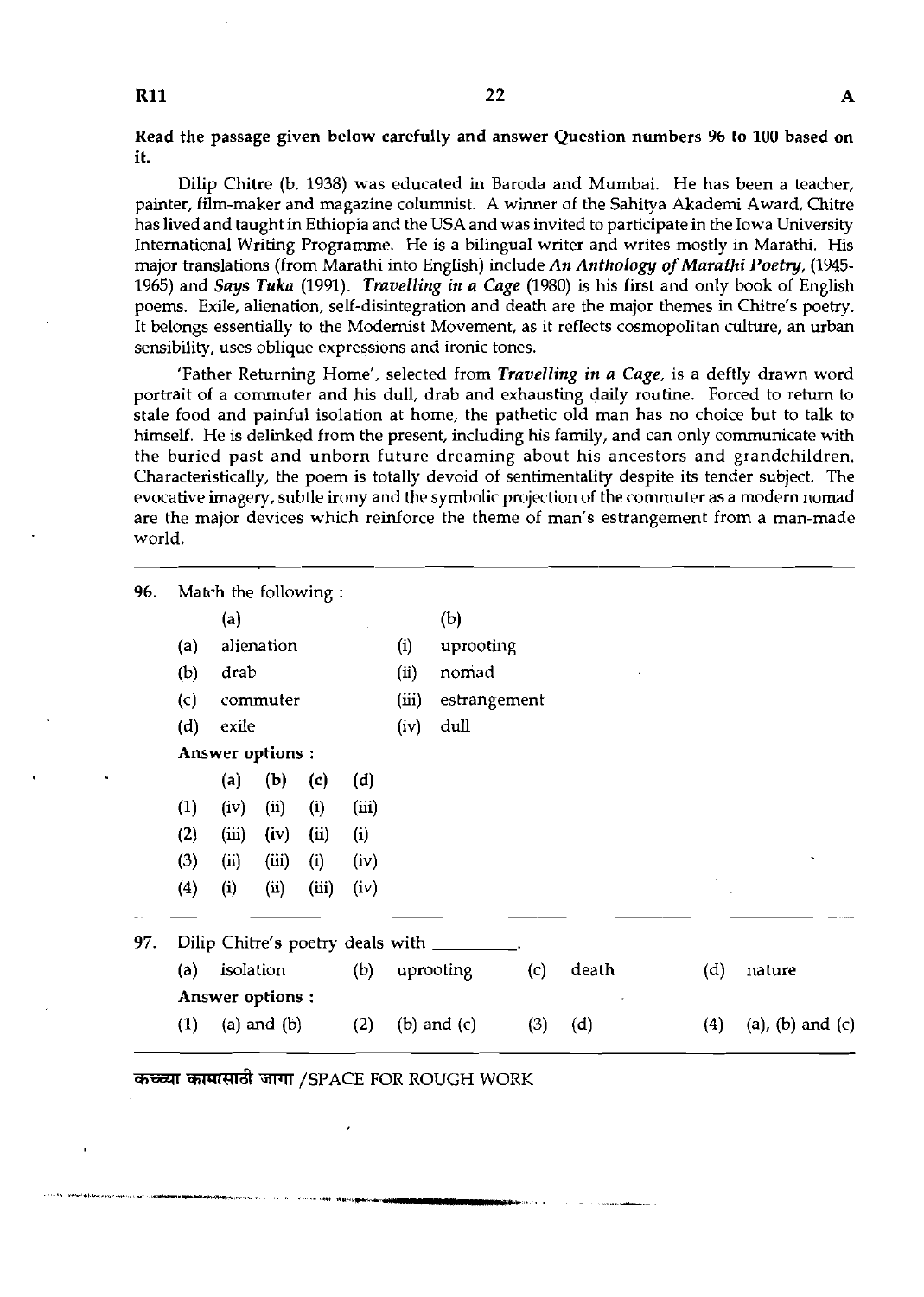- **98.** Dilip Chitre's poetry has following features :
	- (a) indirect expressions.
	- (b) expression of experiences of different cultures
	- (c) man-woman relationship
	- (d) lack of sensibility

Answer options :

(1) (a) and (c) (2) (a) and (4 (3) (a) and (b) **(4)** (c) and (4

**99.** The poem 'Father Returning Home' is a word picture of  $\qquad$ (a) city workers drudgery (b) traveller's dreams (c) urban man's isolation  $(d)$  None of the above Answer options : (1) (a) and (b) (2) (b) and (c) (3) (a) and (c) (4) (d)

100. Which of the following are not true about Dilip Chitre?

- (a) He was educated at Baroda and Mumbai.
- (b) He lived and taught only in Ethiopia.
- (c) He is a post modem poet.
- (d) His only book of English poems is *Travelling in a Cage.*
- (e) He writes in two languages : English and Hindi.

### Answer options :

(1) (b), (c) and (e) (2) (a), (c) and (d) (3) (a), (b) and (c) (4) (a), (d) and (e)

### $-000 -$

कच्च्या कामासाठी जागा /SPACE FOR ROUGH WORK

 $\alpha$  ,  $\alpha$  ,  $\alpha$  ,  $\alpha$ 

**P.T.O.** 

 $\overline{\mathbf{A}}$